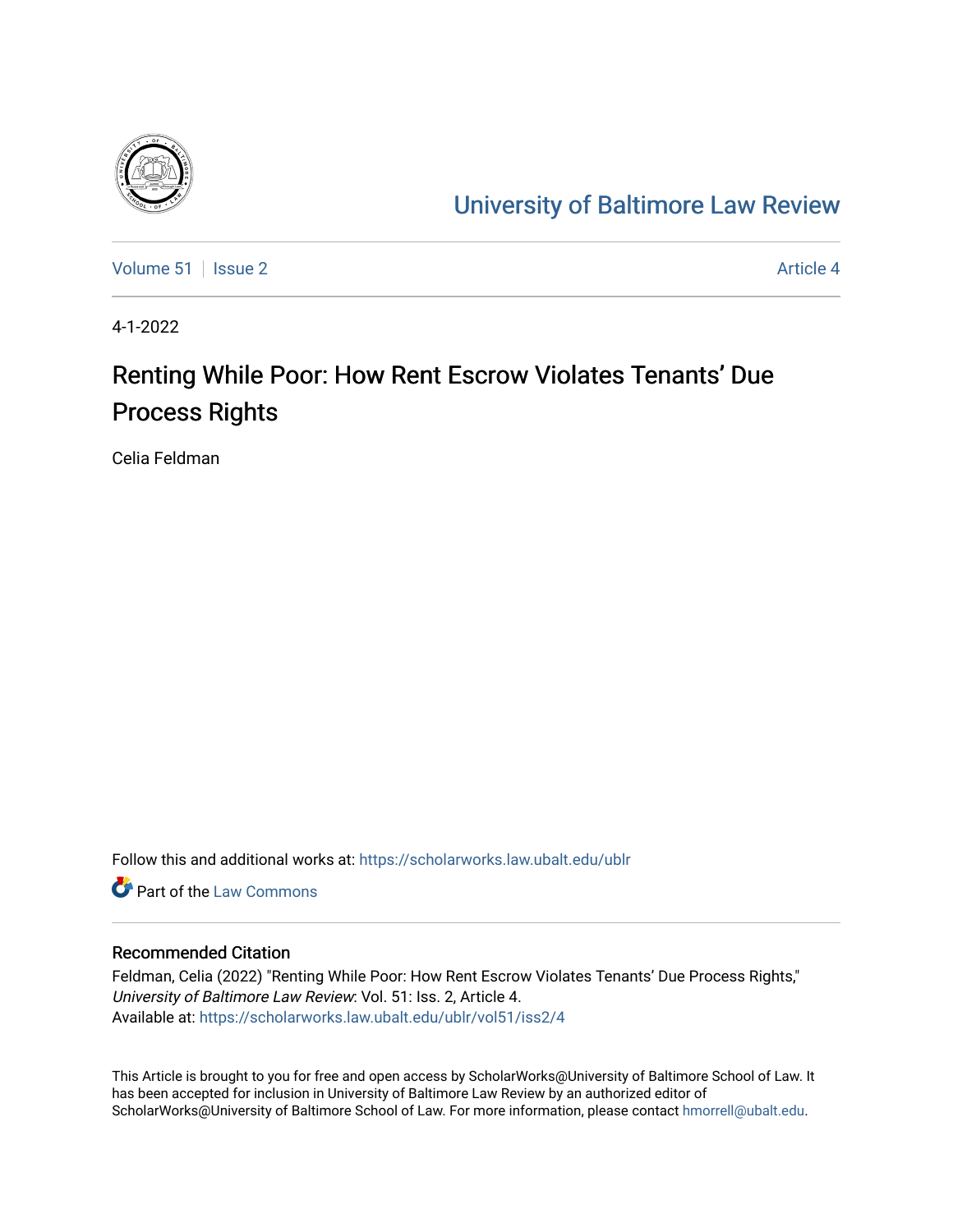## RENTING WHILE POOR: HOW RENT ESCROW VIOLATES TENANTS' DUE PROCESS RIGHTS

*Celia Feldman\**

| II. SOCIETAL JUDGMENTS REGARDING POVERTY250       |      |
|---------------------------------------------------|------|
| A. Exclusion of Low-Income Americans from Aid     |      |
| Programs Based on Moral Judgments251              |      |
| B. Exclusion of Low-Income Minorities from        |      |
| Communities and Housing Through Moralistic and    |      |
|                                                   |      |
| III. REFORMS IN LANDLORD-TENANT LAW 256           |      |
|                                                   |      |
|                                                   |      |
|                                                   |      |
| IV. ONGOING SOCIETAL PREJUDICE AGAINST LOW-       |      |
|                                                   |      |
| A. Bias Against Low-Income Americans in the Legal |      |
|                                                   | .260 |
|                                                   |      |
| Tenant Court<br>261                               |      |
| C. How Rent Escrow Reflects the Legal Community's |      |
|                                                   |      |
| V. HOW RENT ESCROW VIOLATES DUE PROCESS263        |      |
|                                                   |      |
|                                                   |      |
| C. Due Process Evaluations of Rent Escrow 265     |      |
| 1. Arguments That Rent Escrow Does Not Violate    |      |
|                                                   | 265  |
| 2. How Rent Escrow Does in Fact Violate Tenants'  |      |
|                                                   |      |
|                                                   |      |
|                                                   |      |
|                                                   |      |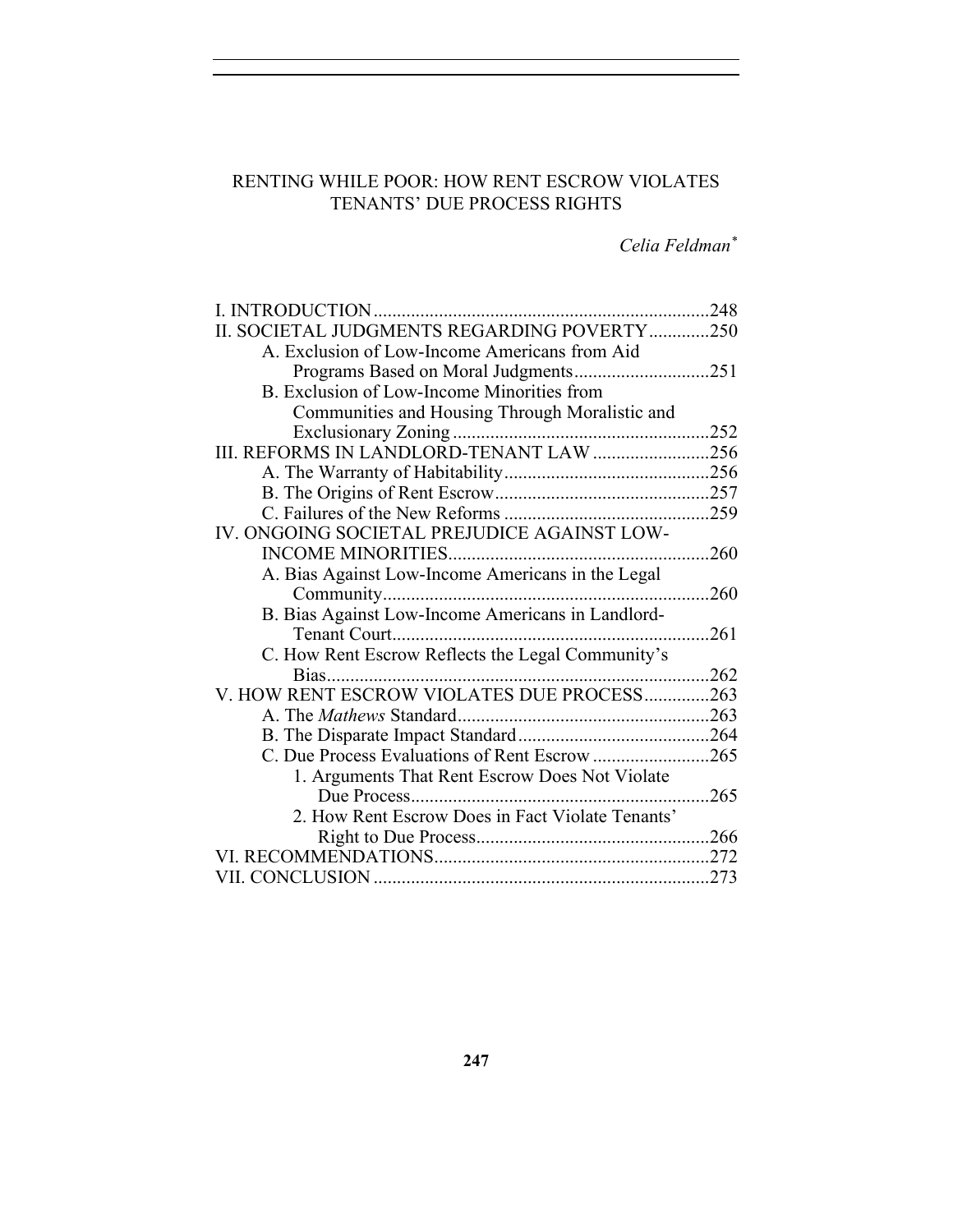#### I. INTRODUCTION

In the late [1](#page-2-0)960s, a reform movement began in tenants' rights.<sup>1</sup> The old view of the landlord-tenant relationship as an interest in land no longer applied to most residential tenants, who resided in urban apartments.<sup>[2](#page-2-1)</sup> These tenants sought more than just pieces of land; they desired homes in which to live and raise their families. [3](#page-2-2) Unlike rural tenants, however, urban tenants were not able to recognize defects and complete repairs on their property without assistance. [4](#page-2-3) As a result, tenants living in substandard apartments or rental homes faced the problem of landlords who still expected them to accept the property as-is.<sup>[5](#page-2-4)</sup> This attitude had the most devastating effect on low-income tenants.<sup>[6](#page-2-5)</sup> Because income and race are so often intertwined, landlords' reluctance to take responsibility for repairs heavily affected tenants of color.<sup>[7](#page-2-6)</sup>

The growing problem of landlords' refusal to take responsibility for their properties' conditions led courts to establish an implied warranty of habitability in residential leases.<sup>[8](#page-2-7)</sup> This warranty converted the leasehold relationship into a bilateral contract requiring the landlord to provide and maintain basic services (such as heat, electricity, and sewer service) in exchange for rental income.<sup>[9](#page-2-8)</sup> If the landlord failed to comply, they had breached the contract, and the tenant could stop paying rent until the landlord fixed the problems.<sup>[10](#page-2-9)</sup>

The establishment of the warranty infuriated landlords who felt entitled to the continued receipt of rental payments while their tenants retained possession.<sup>[11](#page-2-10)</sup> In an attempt to appease landlords, courts established rent escrow (sometimes referred to as "protective

<span id="page-2-0"></span>Celia Feldman is a third-year day student at the University of Baltimore School of Law, where she serves as an Associate Comments Editor on *Law Review*. Celia is a Research Assistant to Professor Michael Higginbotham and a Law Scholar for Professor John Lynch's Property class. Celia recently accepted an offer to clerk for the Executive Office for Immigration Review in Hyattsville, Maryland following graduation.

<sup>1.</sup> *See infra* Section III.A.

<span id="page-2-2"></span><span id="page-2-1"></span><sup>2.</sup> *See infra* notes 86–88 and accompanying text.

<sup>3.</sup> *See infra* note 87 and accompanying text.

<span id="page-2-4"></span><span id="page-2-3"></span><sup>4.</sup> *See infra* note 88 and accompanying text.

<sup>5.</sup> *See infra* notes 83–85 and accompanying text.

<span id="page-2-5"></span><sup>6.</sup> *See infra* notes 83–85 and accompanying text.

<span id="page-2-7"></span><span id="page-2-6"></span><sup>7.</sup> *See infra* notes 145–46 and accompanying text.

<sup>8.</sup> *See infra* notes 89–94 and accompanying text.

<span id="page-2-8"></span><sup>9.</sup> *See infra* note 93 and accompanying text.

<sup>10.</sup> *See infra* note 94 and accompanying text.

<span id="page-2-10"></span><span id="page-2-9"></span><sup>11.</sup> *See infra* note 98 and accompanying text.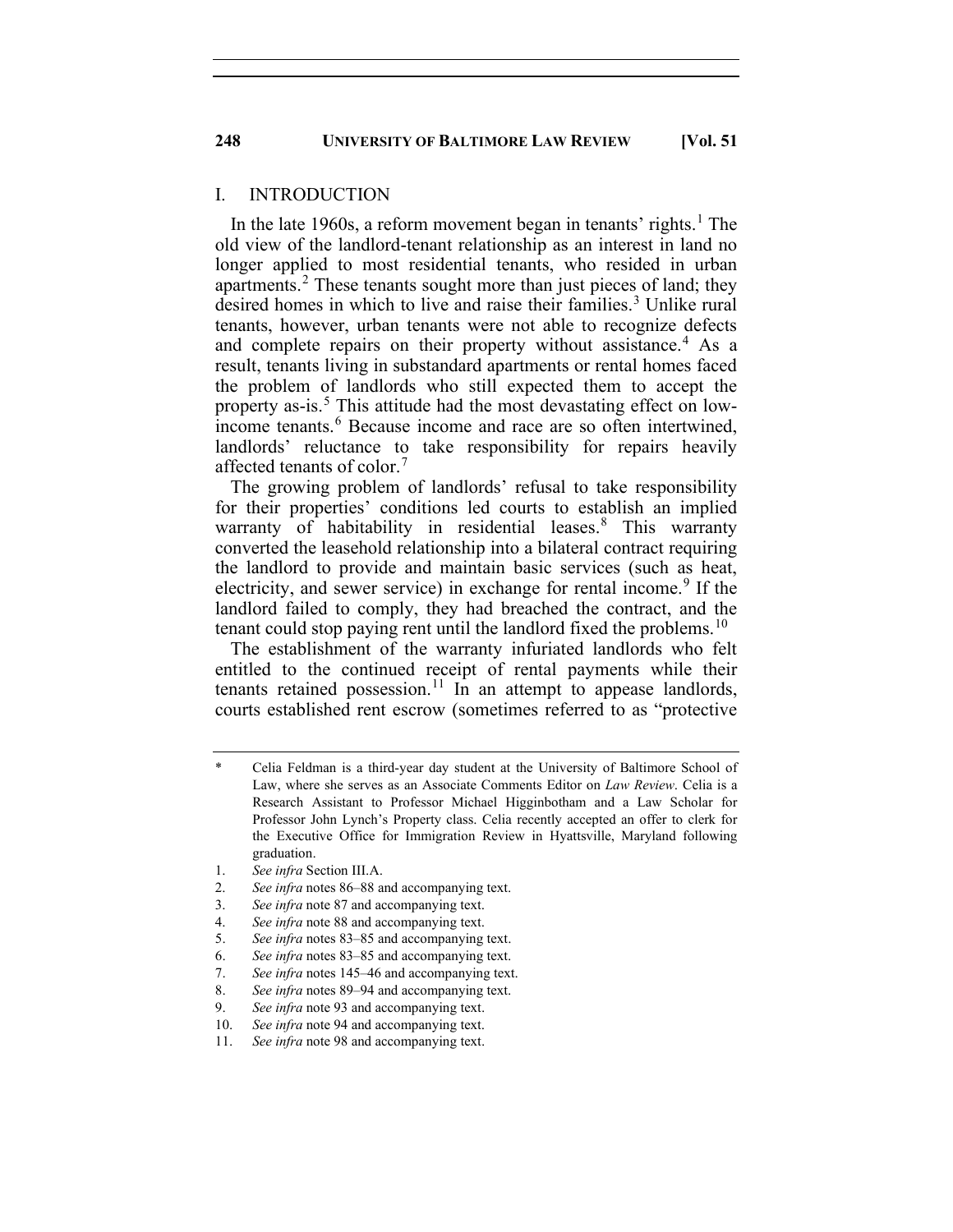orders" or "Landlord Protective Orders"), which required tenants to pay rent into a court's escrow account while the tenants pursued a case against their landlord for breach of the warranty.<sup>[12](#page-3-0)</sup> In theory, success on a tenant's claim meant they could recover at least some portion of the money in escrow.<sup>[13](#page-3-1)</sup> If the tenant's claim failed, the landlord would receive the money in escrow along with a judgment for possession.<sup>[14](#page-3-2)</sup> Although rent escrow was at least partially intended to appease landlords, many tenants' rights advocates also supported the measure as a means by which the tenants could show their "good faith."<sup>[15](#page-3-3)</sup>

This Comment argues that the concept of "good faith" is based on a moral judgment implying that tenants who fail to make their escrow payments do not have a meritorious claim.<sup>[16](#page-3-4)</sup> Because the tenants most likely to struggle with such payments are tenants with the lowest incomes, this Comment asserts that such a moral judgment is inextricably linked to these tenants' poverty.<sup>[17](#page-3-5)</sup> This Comment argues that such moral judgments tied to poverty have a lengthy foundation in Anglo-American society and in the American legal system in particular. The application of such moral judgments in American Property Law has resulted in an inherently biased application of well-intentioned reforms to the landlord-tenant relationship.<sup>[18](#page-3-6)</sup> Because low-income tenants are statistically more likely to be people of color, this Comment argues that the application of such moral judgments in the context of landlord-tenant law, and in the administration of rent escrow in particular, has a disparate impact on tenants of color by

- <span id="page-3-0"></span>12. *See infra* notes 100–04 and accompanying text; *see also* Jana Ault Phillips & Carol J. Miller, *The Implied Warranty of Habitability: Is Rent Escrow the Solution or the Obstacle to Tenant's Enforcement?*, 25 CARDOZO J. EQUAL RTS. & SOC. JUST. 1, 25 (2018). Both terms refer to the rent escrow process, but the ways in which this process is implemented vary between states using "rent escrow" and states using "protective orders." *See infra* notes 100–04 and accompanying text*.* In states that use "rent escrow," tenants typically request the establishment of the escrow account affirmatively. *See infra* notes 100–04 and accompanying text*.* In states using a "protective order" process, landlords request that the court issue a "protective order" requiring the tenant to pay rent into the escrow account. *See infra* notes 100–04 and accompanying text*.* In this Comment, I use the terms "rent escrow" or "escrow" throughout for clarity and consistency.
- <span id="page-3-1"></span>13. *See infra* note 101 and accompanying text.
- <span id="page-3-2"></span>14. *See infra* note 102 and accompanying text.
- <span id="page-3-3"></span>15. *See infra* note 109 and accompanying text.
- <span id="page-3-4"></span>16. *See infra* note 134 and accompanying text.
- <span id="page-3-5"></span>17. *See infra* Section II.A.
- <span id="page-3-6"></span>18. *See infra* Part II; *see also infra* Part IV.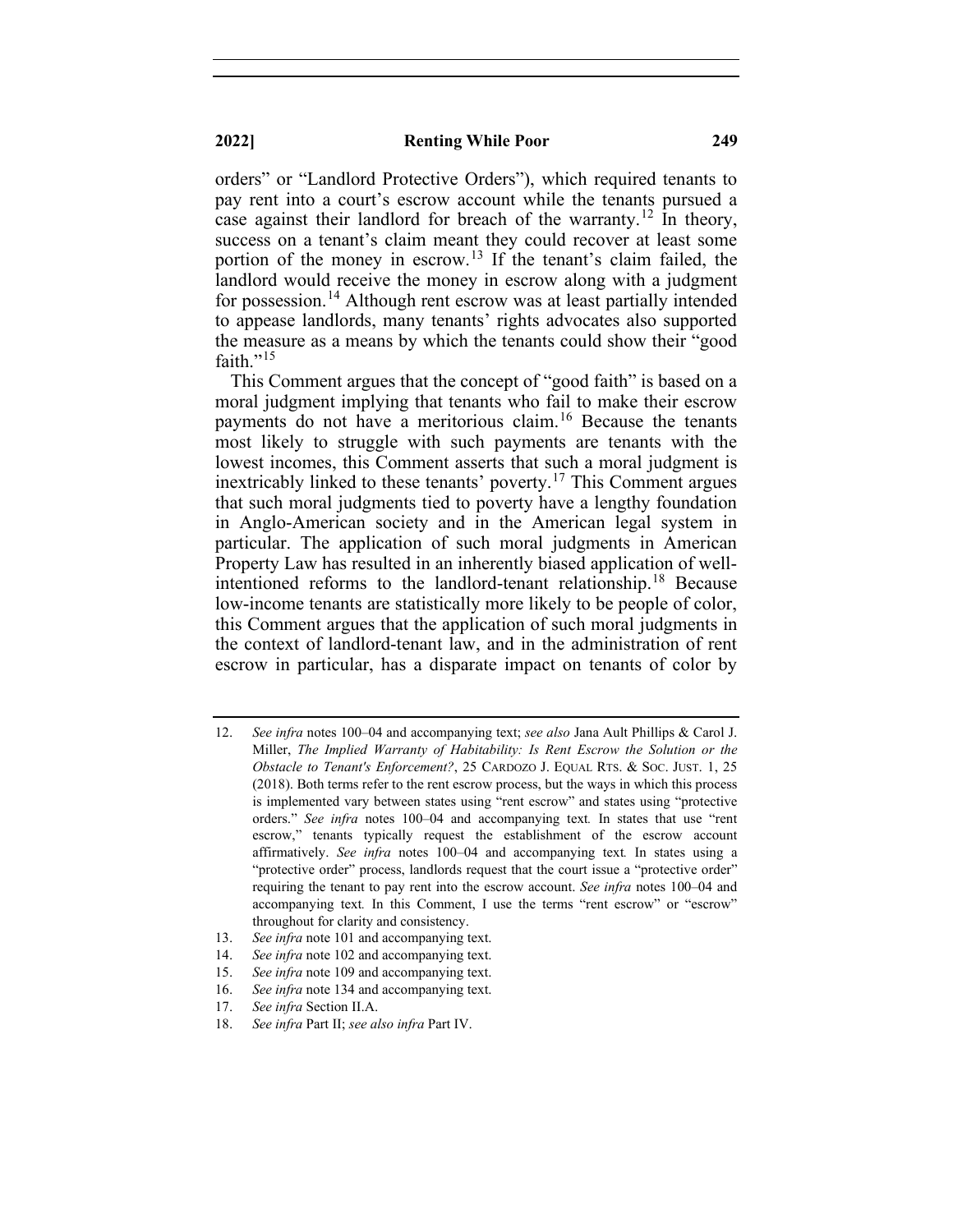depriving them of their leasehold interests in land in violation of the Due Process Clauses of the Fifth and Fourteenth Amendments.<sup>[19](#page-4-0)</sup>

Part II of this Comment provides background on income-based societal judgements generally.<sup>[20](#page-4-1)</sup> Section II.A. discusses the application of such judgments in the modern era, and Section II.B. discusses how these judgments found their way into American property law through zoning and how they were ultimately applied in that context.<sup>[21](#page-4-2)</sup> Sections III.A.–C. offer background on the reforms in landlord-tenant law and the effectiveness of the warranty of habitability.<sup>[22](#page-4-3)</sup> Part IV discusses the ongoing biases that low-income tenants face in the American legal system and in landlord-tenant court in particular. [23](#page-4-4) Part V discusses the ways in which such biases operate to violate these tenants' due process rights. [24](#page-4-5) Part VI offers potential solutions to alleviate the problems discussed.<sup>[25](#page-4-6)</sup>

#### II. SOCIETAL JUDGMENTS REGARDING POVERTY

Discrimination based on poverty and race stems from explicit or implicit bias.<sup>[26](#page-4-7)</sup> Explicit bias reveals discrimination in its most obvious form—for example, slavery and later segregation in the Deep South.<sup>[27](#page-4-8)</sup> Implicit bias is not so obvious.<sup>[28](#page-4-9)</sup> It occurs when an individual prefers or abhors one group of people over another but is unaware of this preference or animosity.<sup>[29](#page-4-10)</sup> These biases come from a variety of sources, including family values, societal values, and cultural and media stereotypes.<sup>[30](#page-4-11)</sup> Because people are typically unaware of the implicit biases they hold, implicit bias takes root easily, and the assumptions it generates spread throughout society.<sup>[31](#page-4-12)</sup>

22. *See infra* Sections III.A–C.

- 24. *See infra* Part V.
- 25. *See infra* Part VI.

<span id="page-4-0"></span><sup>19.</sup> *See infra* notes 160–64 and accompanying text; *see also infra* notes 169–72 and accompanying text.

<span id="page-4-1"></span><sup>20.</sup> *See infra* Part II.

<span id="page-4-3"></span><span id="page-4-2"></span><sup>21.</sup> *See infra* Sections II.A–B.

<span id="page-4-5"></span><span id="page-4-4"></span><sup>23.</sup> *See infra* Part IV.

<span id="page-4-7"></span><span id="page-4-6"></span><sup>26.</sup> *See, e.g.*, RICHARD DELGADO & JEAN STEFANCIC, CRITICAL RACE THEORY: AN INTRODUCTION 19–21 (3d ed. 2017).

<span id="page-4-8"></span><sup>27.</sup> *See Two Types of Bias*, NAT'L CTR. FOR CULTURAL COMPETENCE, https://nccc.georgetown.edu/bias/module-3/1.php [https://perma.cc/V2FV-VETA] (last visited Sept. 25, 2021).

<span id="page-4-9"></span><sup>28.</sup> *See Implicit Bias*, PERCEPTION INST., https://perception.org/research/implicit-bias/ [https://perma.cc/J6HD-8BXM] (last visited Sept. 25, 2021).

<span id="page-4-10"></span><sup>29.</sup> *Id.*

<sup>30.</sup> *See id.*

<span id="page-4-12"></span><span id="page-4-11"></span><sup>31.</sup> *See id.*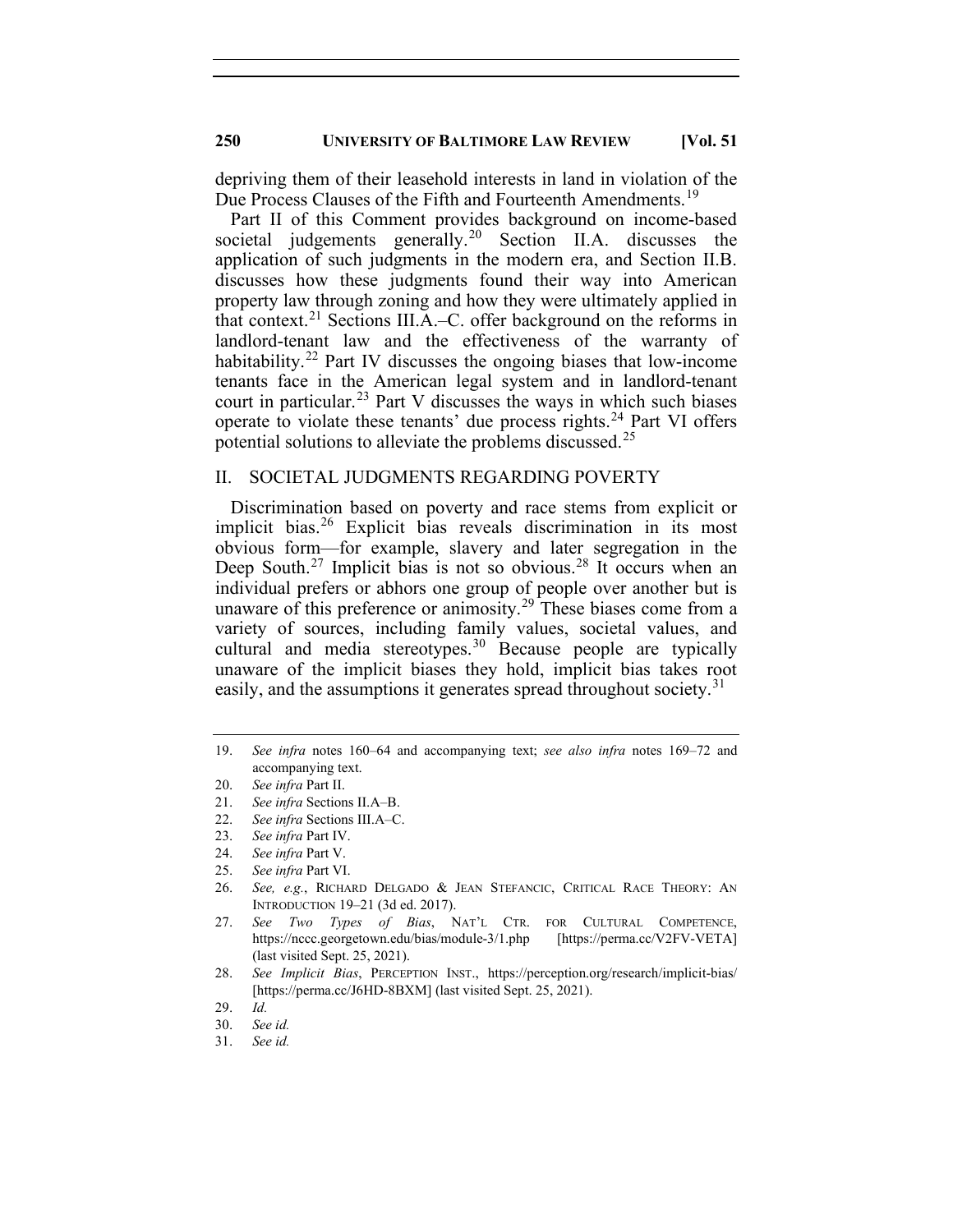Societal bias against the poor, like racial bias, was originally far more explicit than it is today.<sup>[32](#page-5-0)</sup> Moral judgments against the poor date back to Elizabethan England, when impoverished individuals were classified as being "deserving" or "undeserving."<sup>[33](#page-5-1)</sup> The deserving were seen as falling into poverty due to circumstances beyond their control, while the undeserving did not work despite their apparent ability to do so.<sup>[34](#page-5-2)</sup> The undeserving appellation was applied frequently to women and minorities, and the distinction between the two categories of poor people continued into the twentieth century.<sup>[35](#page-5-3)</sup>

### *A. Exclusion of Low-Income Americans from Aid Programs Based on Moral Judgments*

The distinction between the deserving and undeserving poor continued into the twentieth century with the advent of government aid programs.[36](#page-5-4) Such programs tended to favor the deserving at the expense of the undeserving. $37$  Administrators of aid programs considered the undeserving to be lacking in good moral character because of their perceived fault in causing their own poverty. [38](#page-5-6) The administrators of such programs and the government entities supporting them looked upon undeserving individuals with disfavor for seeking government assistance and denied many such individuals desperately needed benefits.<sup>[39](#page-5-7)</sup>

In the modern era, explicit bias against the poor became less socially acceptable, but anti-poverty bias did not go away;<sup>[40](#page-5-8)</sup> it merely took different forms, such as cuts to funding for public housing and other programs benefiting low-income individuals.<sup>[41](#page-5-9)</sup> Ultimately, federal and state governments expected people to solve their own problems and found them deficient if they could not do so.<sup>[42](#page-5-10)</sup>

Professor Jaime Lee notes that this attitude, which she refers to as "culturalism," only places stigma on poor individuals who seek

<span id="page-5-0"></span><sup>32.</sup> *See* Jaime Alison Lee, *Poverty, Dignity, and Public Housing*, 47 COLUM. HUM. RTS. L. REV. 97, 101 (2015).

<span id="page-5-2"></span><span id="page-5-1"></span><sup>33.</sup> *Id.*

<sup>34.</sup> *Id.* at 101–02.

<span id="page-5-3"></span><sup>35.</sup> *See id.* at 102–03.

<span id="page-5-4"></span><sup>36.</sup> *See id.* at 110–11.

<span id="page-5-5"></span><sup>37.</sup> *See id.*

<span id="page-5-6"></span><sup>38.</sup> *Id.* at 102.

<span id="page-5-7"></span><sup>39.</sup> *Id.* at 110–11.

<span id="page-5-8"></span><sup>40.</sup> *See, e.g.*, *id.* at 124.

<span id="page-5-9"></span><sup>41.</sup> *See id.*

<span id="page-5-10"></span><sup>42.</sup> *See id.* at 107.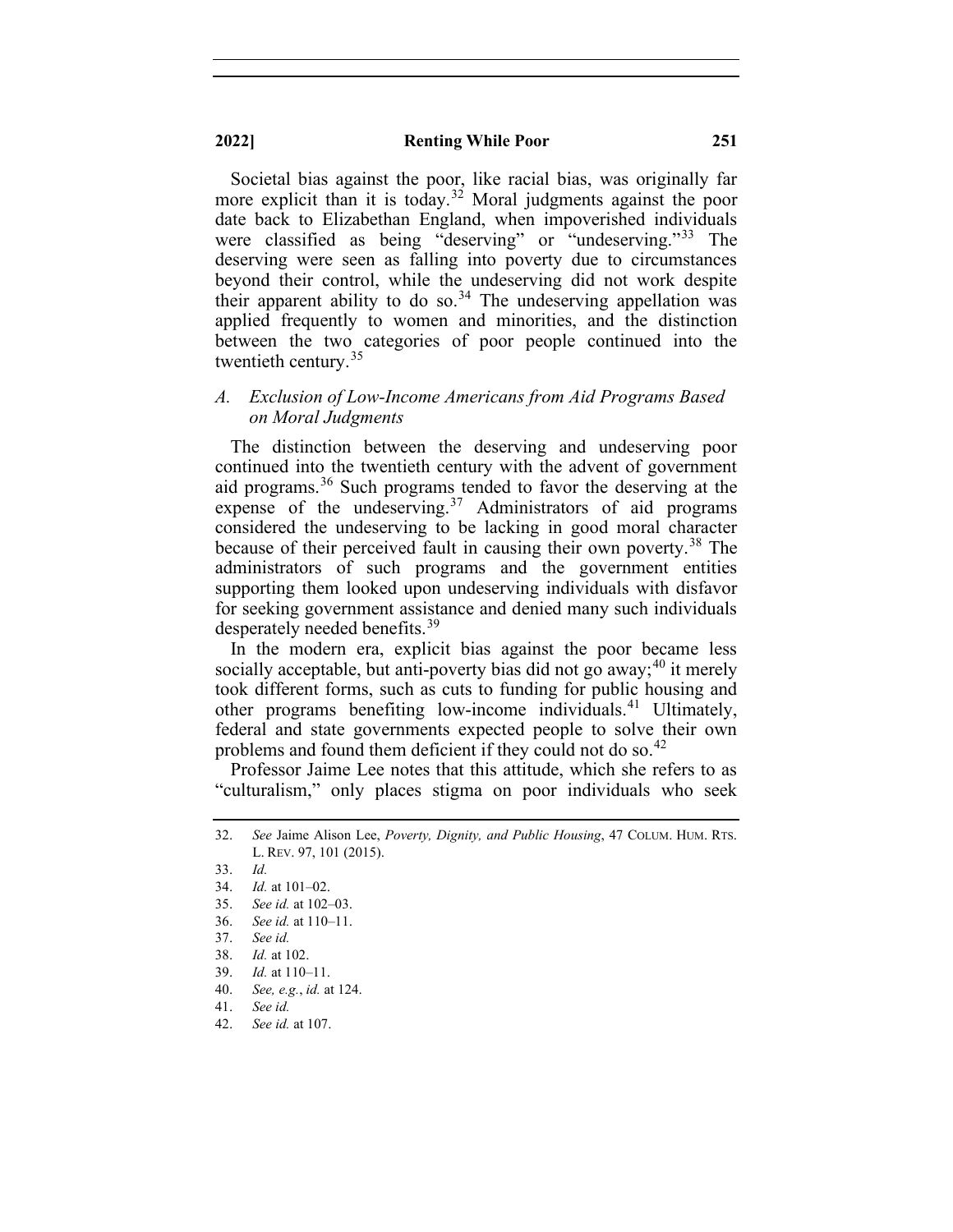government aid while middle- and higher-income individuals who seek government assistance do not face the same stigma.<sup>[43](#page-6-0)</sup> Ultimately, only low-income people face stigma and blame when they attempt to ask the government for help, and because many lowincome people are also women and people of color, this stigma allows race and gender-based stereotypes to flourish.<sup>[44](#page-6-1)</sup>

### *B. Exclusion of Low-Income Minorities from Communities and Housing Through Moralistic and Exclusionary Zoning*

Stereotypes linking poverty with moral deficiency carried over into American Property Law with the origins of zoning.[45](#page-6-2) In *Village of Euclid v. Ambler Realty Co.*, the Supreme Court found zoning to be an acceptable use of localities' police powers. [46](#page-6-3) The Court stated:

The harmless may sometimes be brought within the regulation or prohibition in order to abate or destroy the harmful. The segregation of industries, commercial pursuits, and dwellings to particular [zoning] districts . . . may bear a rational relation to the health, *morals, safety*, and general welfare of the community. The establishment of such districts . . . may . . . *facilitate the suppression of disorder* . . . .[47](#page-6-4)

Despite the Court's claim that zoning, morals, and safety were interconnected, the Court only made broad assumptions on what the connection might be. [48](#page-6-5) The Court also failed to explain how zoning could "facilitate the suppression of disorder."[49](#page-6-6) However, its discussion of the supposed problems with apartment buildings

<span id="page-6-2"></span>45. *See* Vill. of Euclid v. Ambler Realty Co., 272 U.S. 365, 394 (1926).

- 48. *See id.* at 392–95 (failing to elaborate on how zoning protects morals and safety).
- <span id="page-6-6"></span><span id="page-6-5"></span>49. *See id.* (failing to provide an explanation of how zoning could "facilitate the suppression of disorder").

<span id="page-6-0"></span><sup>43.</sup> *See id.* For instance, Lee notes that tax deductions allow "people to buy what they could not otherwise afford." *Id.* at 104. While tax deductions are a form of government assistance, individuals who take them do not experience stigma. *Id.* In fact, they are essentially expected to take advantage of such opportunities to save money. *See id.*

<span id="page-6-1"></span><sup>44.</sup> *See id.* at 104–05 ("In singling out the poor as morally and behaviorally deficient, culturalism also provides thin cover for the perpetuation of noxious racial and gender stereotypes.").

<span id="page-6-3"></span><sup>46.</sup> *Id.* at 394–95.

<span id="page-6-4"></span><sup>47.</sup> *Id.* at 392 (emphases added) (quoting City of Aurora v. Burns et al., 149 N.E. 784, 788 (Ill. 1925)).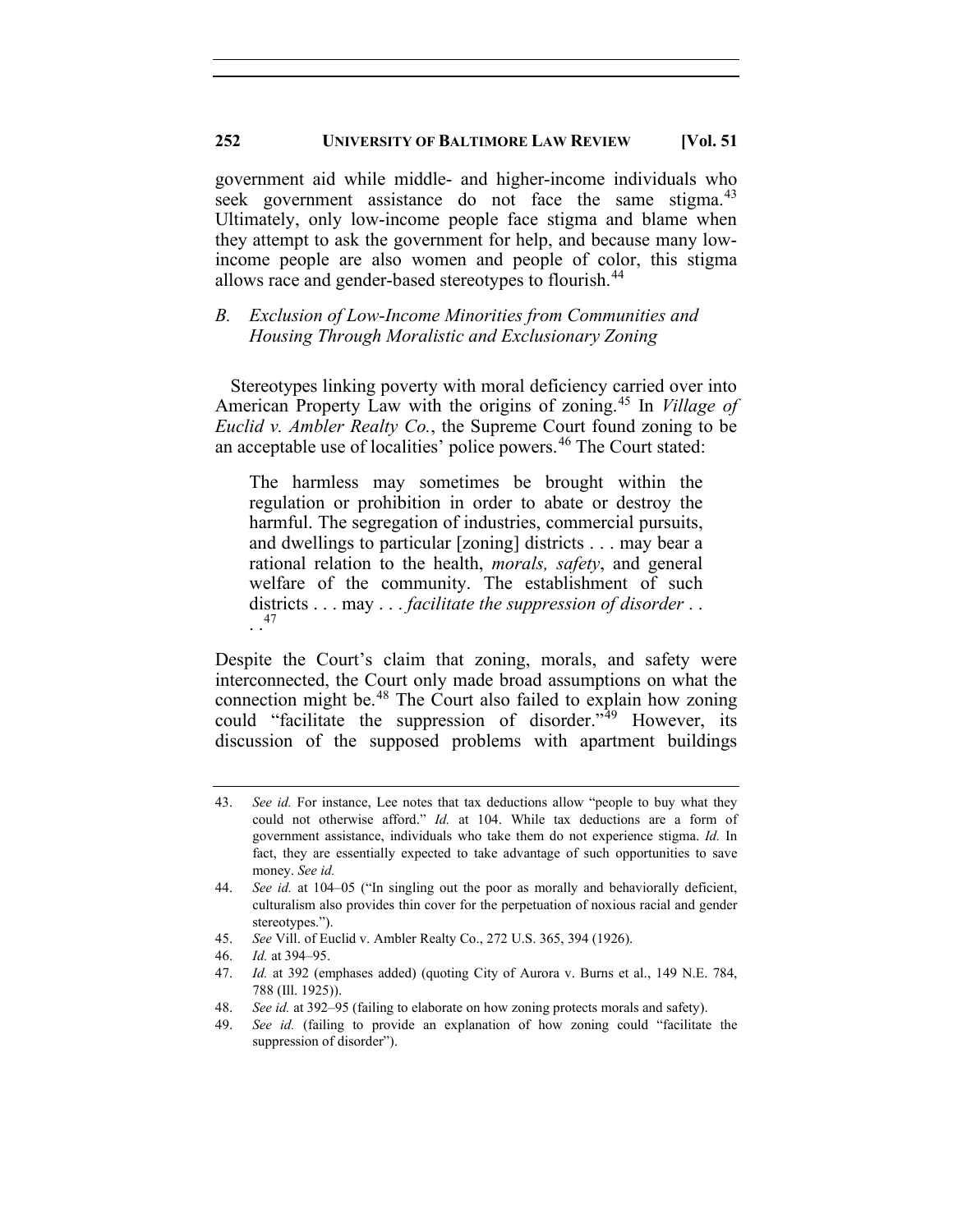suggests that it believed such buildings and their residents could be one source of the alleged "disorder."[50](#page-7-0) The Court claimed that apartment buildings interfered with the development of "detached house[s]," and that apartments often prevented detached houses from being built altogether.<sup>[51](#page-7-1)</sup> In these circumstances, the Court said, "the apartment house is a mere parasite," and apartments can become nuisances rather than desirable homes.<sup>[52](#page-7-2)</sup> Because apartment buildings in the 1920s were more commonly inhabited by low-income urban workers, many of whom were also women and people of color, the Court's decision suggests that it was allowing cities to use zoning as a tool to facilitate biased land use decisions that would exclude certain types of people from their communities.<sup>[53](#page-7-3)</sup> Although the Court's language was, for the most part, facially neutral, its inability to articulate a connection between zoning and "suppression of disorder" or to fully explain how zoning could rationally be linked to morals suggests a strong bias against potential residents of the Village of Euclid.<sup>[54](#page-7-4)</sup>

Following *Euclid*, state courts viewed biased zoning restrictions as acceptable uses of the police power.<sup>[55](#page-7-5)</sup> For example, in *Pierro v*. *Baxendale*, the Supreme Court of New Jersey upheld a city's prohibition on building motels.[56](#page-7-6) At the time of the *Pierro* decision, motels were commonly viewed as places where people went to engage in immoral conduct.<sup>[57](#page-7-7)</sup> The majority seemed to convey this

- <span id="page-7-3"></span>53. *See* Gardner, *supra* note 50; *see also* Lee, *supra* note 32, at 102.
- <span id="page-7-4"></span>54. *Vill. of Euclid*, 272 U.S. at 392; *see also supra* note 50 and accompanying text.
- <span id="page-7-5"></span>55. *See, e.g.*, Pierro v. Baxendale, 118 A.2d 401, 406 (N.J. 1955).
- <span id="page-7-6"></span>56. *Id.*

<span id="page-7-0"></span><sup>50.</sup> *See id.* at 392, 394–95 (describing apartment houses as "parasites"). Because tenement buildings and large apartment towers were the most common type of apartment buildings in the 1920s, and the inhabitants of these buildings were overwhelmingly poor and often people of color, the Court's negative attitude towards such dwellings suggests a strong bias against their occupants. *See* Deborah S. Gardner, *Notes on New York's Housing History*, THE ARCHITECTURAL LEAGUE NY, https://archleague.org/article/new-york-housing/ [https://perma.cc/45TP-X942] (last visited Sept. 21, 2021); *see also* Lee, *supra* note 32, at 102 ("In contrast to the 'worthy' poor, the 'unworthy' or 'undeserving' poor have been treated differently. Those deemed 'undeserving' include the seemingly able who do not work, nonwidowed single mothers, and blacks and other racial minorities.").

<span id="page-7-2"></span><span id="page-7-1"></span><sup>51.</sup> *Vill. of Euclid*, 272 U.S. at 394.

<sup>52.</sup> *Id.* at 394–95.

<span id="page-7-7"></span><sup>57.</sup> *Cf. id.* at 409 (Heher, J., dissenting) ("Conceding that motels 'as such are admittedly not immoral *per se*,' it is said in argument that it is the 'expressed conviction' of the mayor and council that 'such structures offer great temptation to the conduct of immoral actions' and the design of the supplement was to 'remove such temptation,'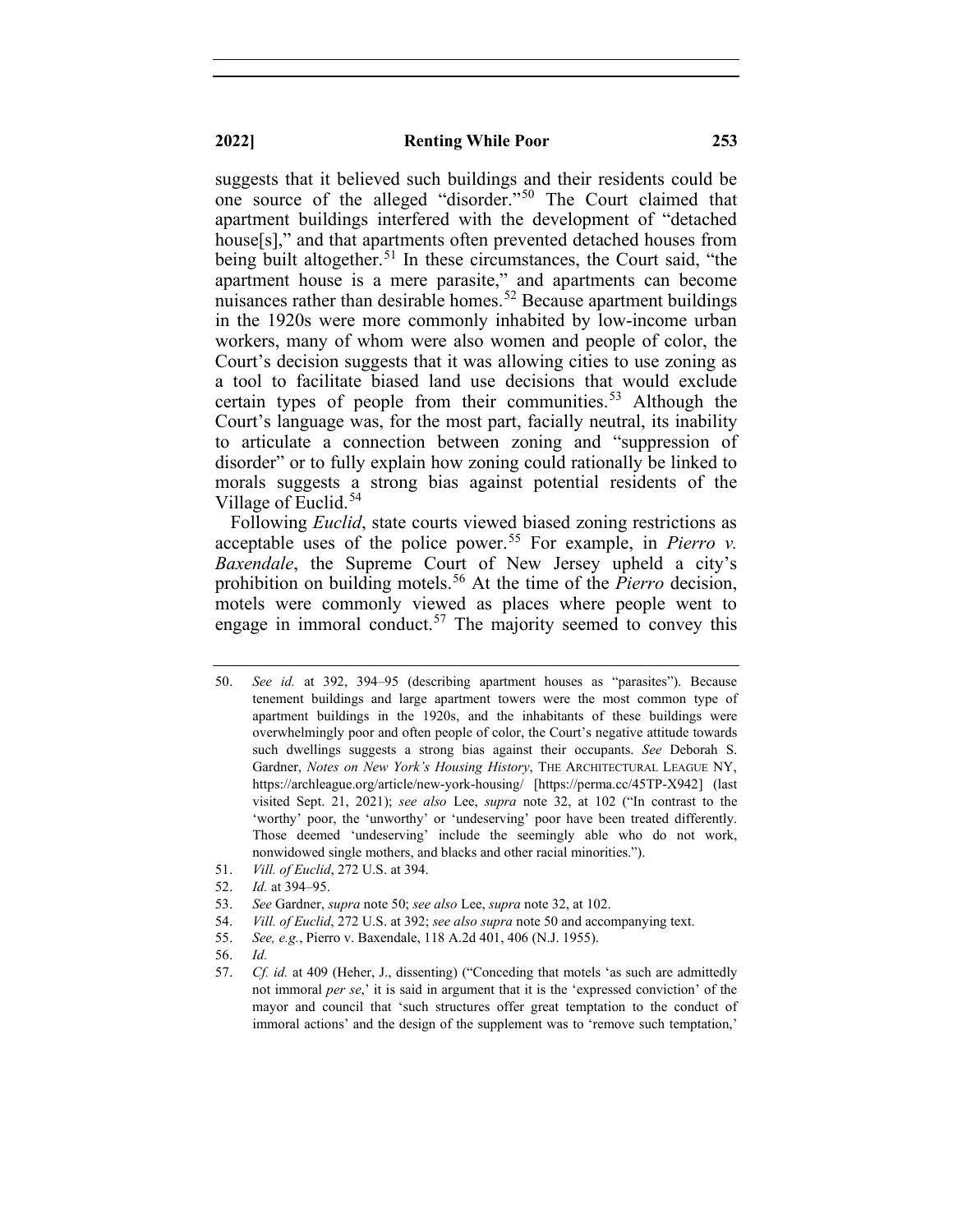bias when it stated that motels could rationally be prohibited because they were obliged to serve the general public as a whole and did not discriminate in the nature of their clientele.<sup>[58](#page-8-0)</sup> In contrast, the majority considered rooming houses and boarding houses to be more acceptable within a community because they could carefully pick and choose their guests and were not open to the general public.<sup>[59](#page-8-1)</sup> These contrasting assertions suggest that the majority saw motels' clientele as being particularly unsavory by default.<sup>[60](#page-8-2)</sup> However, the majority did not actually establish a link between motels and harm to the morals or welfare of the communities in which they would be located, as required by the zoning standards set forth in *Euclid*. [61](#page-8-3) Instead, the majority seemed to adopt moralistic views when it claimed that "reasonable restrictions designed to preserve the character of a community and maintain its property values are within the proper objectives of zoning."[62](#page-8-4)

With the *Mount Laurel* cases of the 1970s, courts finally began to turn against the practice of using zoning to exclude certain categories of residents.<sup>[63](#page-8-5)</sup> The *Mount Laurel* cases were central to this change.<sup>[64](#page-8-6)</sup> In New Jersey, Mount Laurel and other townships in the state zoned their land exclusively for single-family housing and explicitly prohibited multifamily housing. $65$  This prohibition continued despite changes in the region that brought in new businesses and commercial industry, resulting in the need for affordable local housing for employees of the businesses.<sup>[66](#page-8-8)</sup> Due to the lack of affordable housing nearby, employees frequently had no choice but to live in substandard housing lacking in basic infrastructure such as electricity, running water, and sewage systems.<sup>[67](#page-8-9)</sup> When township

and to avoid the 'potential evils' attending on occasion the operation of such facilities[.]").

- <span id="page-8-1"></span>60. *See id.* (implying that motels are unsavory institutions).
- <span id="page-8-3"></span><span id="page-8-2"></span>61. *See id.* at 405–06 (failing to explicitly extrapolate on the connection between motels and harmful effects on a community's health and welfare).

- <span id="page-8-5"></span><span id="page-8-4"></span>63. *See, e.g.*, S. Burlington Cnty. NAACP v. Mount Laurel Twp. (*Mount Laurel I*), 290 A.2d 465, 473 (N.J. Super. 1972), *modified*, 336 A.2d 713 (N.J. 1975).
- <span id="page-8-6"></span>64. *See id.*; *see also Mount Laurel I*, 336 A.2d at 727–28 (N.J. 1975); S. Burlington Cnty. NAACP v. Mount Laurel Twp. (*Mount Laurel II*), 456 A.2d 390, 415 (N.J. 1983).
- <span id="page-8-7"></span>65. *S. Burlington Cnty. NAACP*, 290 A.2d at 467.
- <span id="page-8-8"></span>66. *Mount Laurel I*, 336 A.2d at 719, 723.
- <span id="page-8-9"></span>67. *Id.* at 723.

<span id="page-8-0"></span><sup>58.</sup> *Id.* at 405.

<sup>59.</sup> *Id.*

<sup>62.</sup> *See id.* at 407.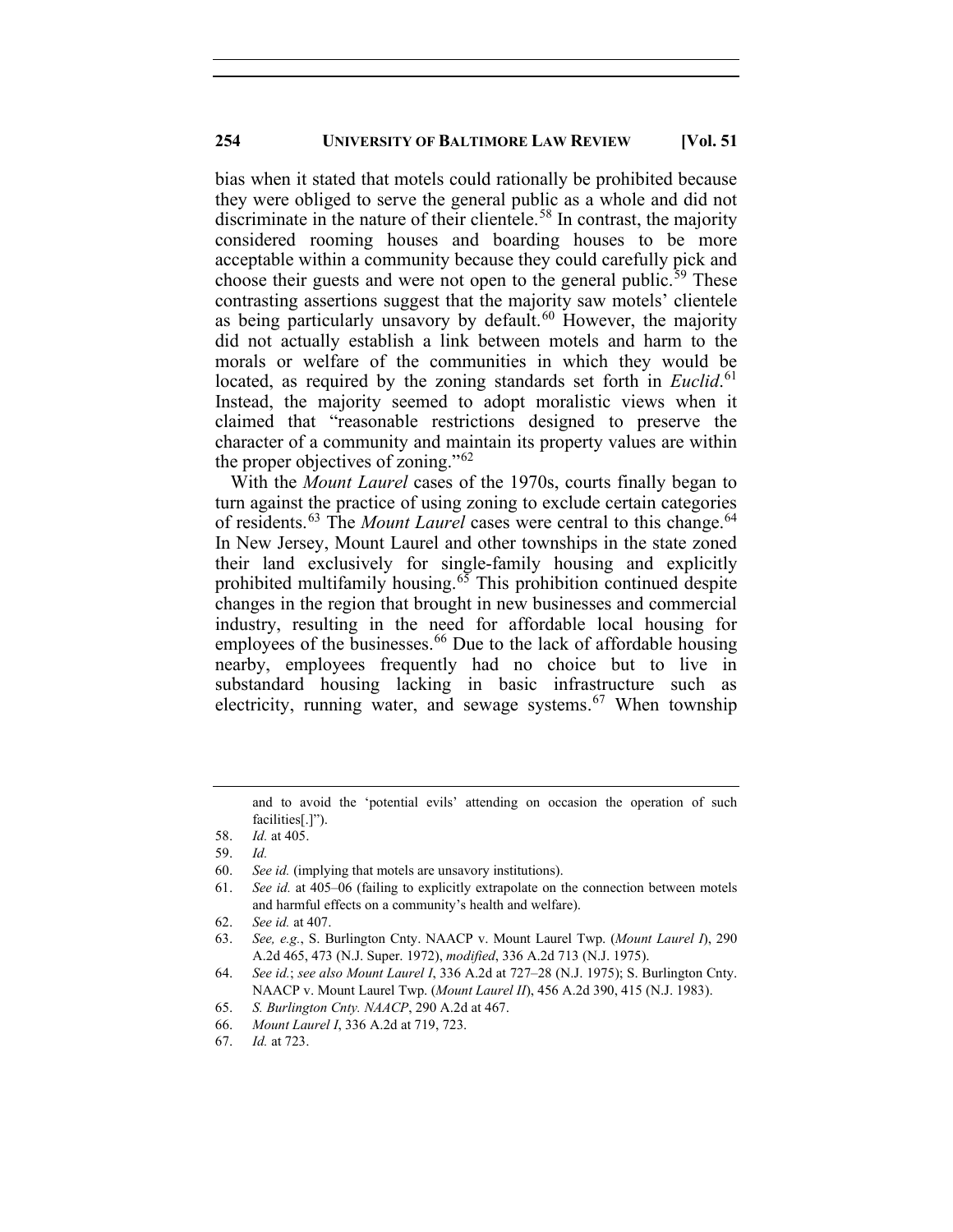officials discussed the problem, they expressed a desire to rid the township of low-income residents and to "get better citizens."[68](#page-9-0)

In the first of the *Mount Laurel* cases, the New Jersey Superior Court found that Mount Laurel's exclusionary zoning practices constituted economic discrimination and that such discrimination was invalid.[69](#page-9-1) Despite this finding, Mount Laurel and other townships persisted in their exclusionary zoning efforts, requiring intervention from the Supreme Court of New Jersey.<sup>[70](#page-9-2)</sup> In two subsequent cases on the matter, the court held that *all* townships practicing exclusionary zoning must stop doing so and must provide a meaningful choice of housing to residents of all income levels.  $\frac{1}{1}$ 

While the *Mount Laurel* cases demonstrated a recognition of blatant economic discrimination generally, courts still failed to recognize how socioeconomic discrimination in land use decisions could be inextricably linked to race through implicit bias.[72](#page-9-4) In *Village of Arlington Heights v. Metropolitan Housing Development Corp.*, a nonprofit developer sought to build affordable housing on a large, undeveloped parcel of land in Arlington Heights, a suburb of Chicago.[73](#page-9-5) At the time of the developer's effort, Arlington Heights had 64,000 residents, only twenty-seven of whom were Black.<sup>[74](#page-9-6)</sup> The housing that the developer wished to build would have provided affordable housing to residents of Chicago who wished to live closer to their jobs but could not afford to do so due to a lack of affordable housing in the suburbs.<sup>[75](#page-9-7)</sup> Many of the residents who would have been eligible to move into the proposed development were Black.<sup>[76](#page-9-8)</sup>

Despite the need for affordable housing in the region, Arlington Heights opposed the project on the grounds that it would reduce the property values of the surrounding single-family homes.<sup>[77](#page-9-9)</sup> However, Arlington Heights provided no evidence to support this claim.<sup>[78](#page-9-10)</sup>

<span id="page-9-0"></span><sup>68.</sup> *S. Burlington Cnty*.*, NAACP*, 290 A.2d at 468.

<sup>69.</sup> *Id.* at 473.

<span id="page-9-2"></span><span id="page-9-1"></span><sup>70.</sup> *Mount Laurel I*, 336 A.2d at 716–17.

<span id="page-9-3"></span><sup>71.</sup> *See id.* at 727–28; *see also Mount Laurel II*, 456 A.2d at 415 (reaffirming the holding of *Mount Laurel I*).

<span id="page-9-4"></span><sup>72.</sup> *See* Vill. of Arlington Heights v. Metro. Hous. Dev. Corp., 429 U.S. 252, 269–70 (1977).

<span id="page-9-6"></span><span id="page-9-5"></span><sup>73.</sup> *Id.* at 255–56.

<sup>74.</sup> *Id.* at 255.

<span id="page-9-7"></span><sup>75.</sup> *Id.* at 263–64.

<sup>76.</sup> *See id.* at 269.

<span id="page-9-9"></span><span id="page-9-8"></span><sup>77.</sup> *Id.* at 258.

<span id="page-9-10"></span><sup>78.</sup> *See id.* (failing to explain any facts or evidence presented by the residents of the Village that would support their assertion).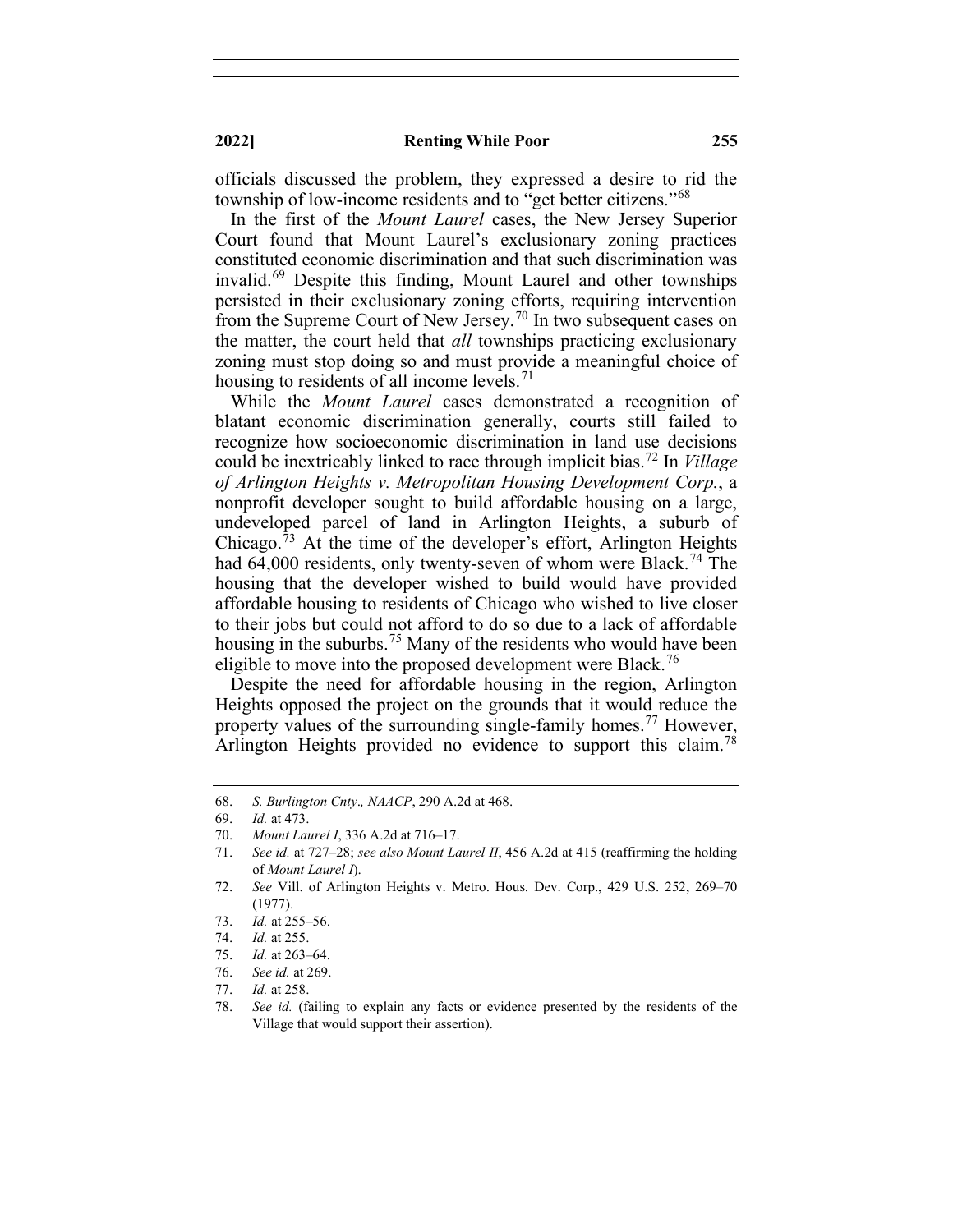Despite this lack of substantiation and the U.S. Supreme Court's acknowledgement that denying the rezoning would have a "racially disproportionate impact," the Court held that the developer and the individual plaintiffs had to show that Arlington Heights had a "racially discriminatory intent or purpose" if they wanted to establish a violation of the Equal Protection Clause.<sup>[79](#page-10-0)</sup> The Court indicated that evidence of such intent could include procedural irregularities, among other factors.<sup>[80](#page-10-1)</sup> However, it found that no such factors were present in the case and the plaintiffs had therefore failed to show racially discriminatory intent or purpose behind the denial of the rezoning. $81$ 

#### III. REFORMS IN LANDLORD-TENANT LAW

While striking down exclusionary zoning practices, courts across the country also changed the fundamental nature of landlord-tenant law by establishing an implied warranty of habitability in residential leases.<sup>[82](#page-10-3)</sup> Prior to these reforms, courts viewed landlord-tenant relationships as being based on an ownership interest in land.<sup>[83](#page-10-4)</sup> Landlords and courts expected the tenant to accept the land as-is and to be able to handle any repairs that might be needed.<sup>[84](#page-10-5)</sup> Under this view, the only way a tenant could be excused from paying rent was if he or she vacated the land.<sup>[85](#page-10-6)</sup>

#### *A. The Warranty of Habitability*

In the 1960s and '70s, courts realized that the old view of tenancy no longer applied to modern-day tenants, the majority of whom were city dwellers seeking a place to live that offered shelter and basic utilities.<sup>[86](#page-10-7)</sup> Such tenants were not long-term tenants with leaseholds in land, but shorter-term tenants living in individual apartments or houses.<sup>[87](#page-10-8)</sup> Furthermore, these modern-day tenants were not in the same position of being able to spot and make needed repairs.<sup>[88](#page-10-9)</sup>

<span id="page-10-0"></span><sup>79.</sup> *Id.* at 264–65, 269–70.

<span id="page-10-1"></span><sup>80.</sup> *Id.* at 266–68.

<sup>81.</sup> *Id.* at 269–70.

<span id="page-10-3"></span><span id="page-10-2"></span><sup>82.</sup> *See, e.g.*, Javins v. First Nat'l Realty Corp., 428 F.2d 1071, 1072–73 (D.C. Cir. 1970); Lemle v. Breeden, 462 P.2d 470, 474 (Haw. 1969); Tower W. Assocs. v. Derevnuk, 450 N.Y.S.2d 947, 951–52 (N.Y. Civ. Ct. 1982).

<span id="page-10-4"></span><sup>83.</sup> *Javins*, 428 F.2d at 1074.

<span id="page-10-5"></span><sup>84.</sup> *Id.* at 1077.

<span id="page-10-7"></span><span id="page-10-6"></span><sup>85.</sup> Phillips & Miller, *supra* note 12, at 4.

<sup>86.</sup> *See, e.g.*, *Javins*, 428 F.2d at 1074.

<span id="page-10-8"></span><sup>87.</sup> *See id.* at 1078.

<span id="page-10-9"></span><sup>88.</sup> *Id.*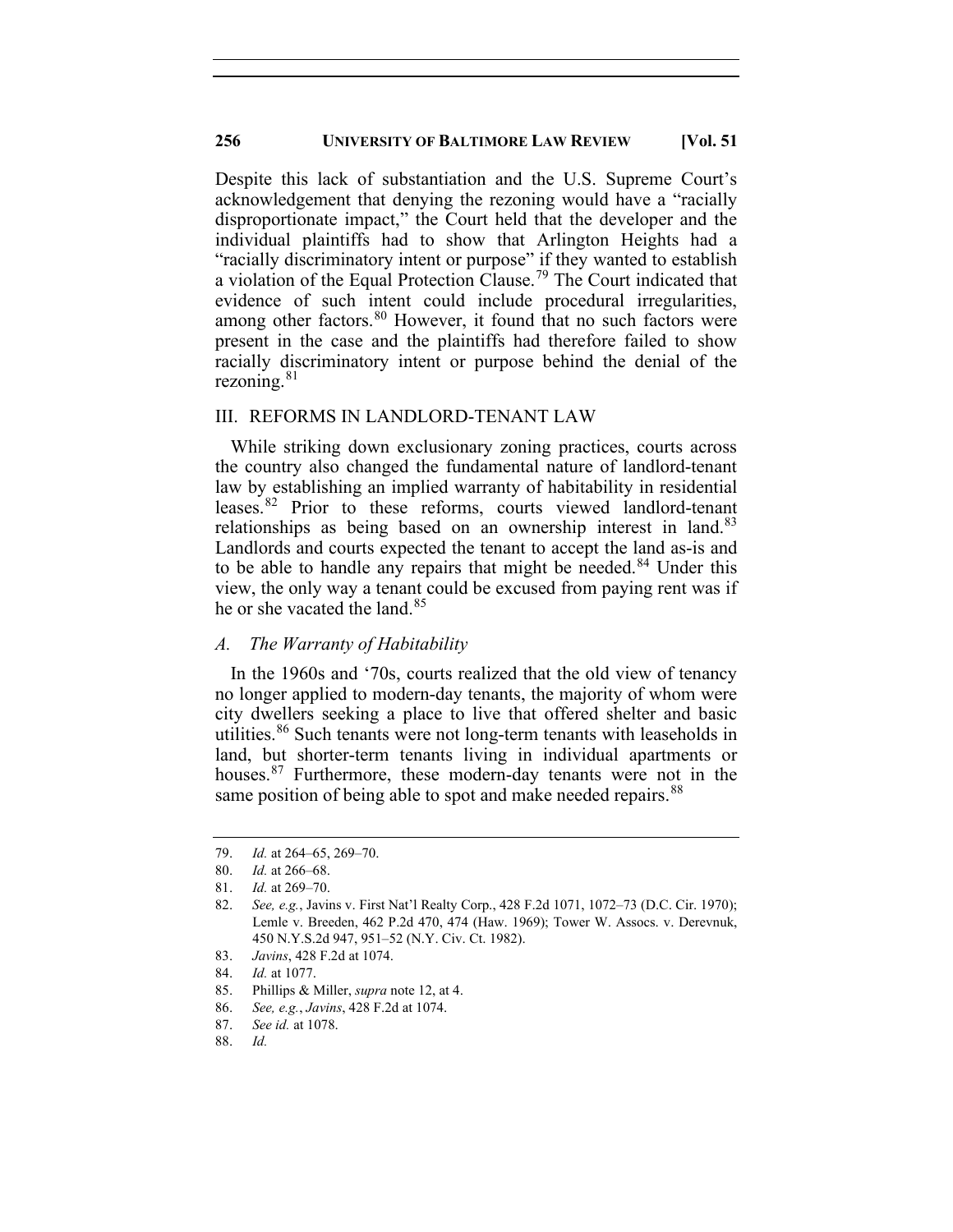The Court of Appeals for the D.C. Circuit acknowledged this problem in *Javins v. First National Realty Corp.*[89](#page-11-0) In *Javins*, the court compared modern tenants' expectations to the expectations of consumers when buying products.[90](#page-11-1) The court found that the landlord-tenant relationship had come to resemble the manufacturerconsumer relationship, in which warranties of fitness and merchantability protected buyers' expectations.<sup>[91](#page-11-2)</sup> In keeping with this trend, the court held that tenants' residential leases contained an implied warranty of habitability, meaning that the landlord, in signing the lease, guaranteed that the leased premises were suitable for human habitation.<sup>[92](#page-11-3)</sup> The court held that such leases must be treated like contracts and that the lease contractually obligated the landlord to carry out repairs when notified of defects.<sup>[93](#page-11-4)</sup> If the landlord breached the contract by failing to perform repairs, the tenant would have a cause of action and could cease paying rent until the landlord fixed the problems.<sup>[94](#page-11-5)</sup>

Subsequent court decisions clarified the scope of the implied warranty of habitability.<sup>[95](#page-11-6)</sup> New York City's lower courts clarified that housing should be habitable and capable of utilization "in accord with [tenants'] reasonable expectations."<sup>[96](#page-11-7)</sup> In addition, tenants had a right to expect not only the provision of basic services but also that such services would be reliable.<sup>[97](#page-11-8)</sup>

#### *B. The Origins of Rent Escrow*

Once courts allowed tenants to claim breaches of the implied warranty of habitability as justification for nonpayment of rent, landlords sought to protect their right to continue receiving rental income during the pendency of tenants' actions. [98](#page-11-9) The rent escrow system resulted from these efforts.<sup>[99](#page-11-10)</sup>

<span id="page-11-10"></span><sup>89.</sup> *Id.* at 1075.

<span id="page-11-2"></span><span id="page-11-1"></span><span id="page-11-0"></span><sup>90.</sup> *Id.* at 1074–75.

<sup>91.</sup> *Id.* at 1075–76.

<sup>92.</sup> *Id.* at 1076–77.

<span id="page-11-4"></span><span id="page-11-3"></span><sup>93.</sup> *Id.* at 1075, 1080.

<sup>94.</sup> *Id.* at 1080, 1082.

<span id="page-11-7"></span><span id="page-11-6"></span><span id="page-11-5"></span><sup>95.</sup> *See, e.g.*, Tower W. Assocs. v. Derevnuk, 450 N.Y.S.2d 947, 951–52 (N.Y. Civ. Ct. 1982).

<sup>96.</sup> *See id.* at 951.

<span id="page-11-9"></span><span id="page-11-8"></span><sup>97.</sup> *Id.* at 951–52.

<sup>98</sup> *See* David A. Super, *The Rise and Fall of the Implied Warranty of Habitability*, 99 CALIF. L. REV. 389, 428 (2011) ("[Landlord Protective Orders] may be attempts to appease landlords upset by the recognition of implied covenants of habitability in residential leases, offering a pretrial rent collection mechanism as a quid pro quo . . . .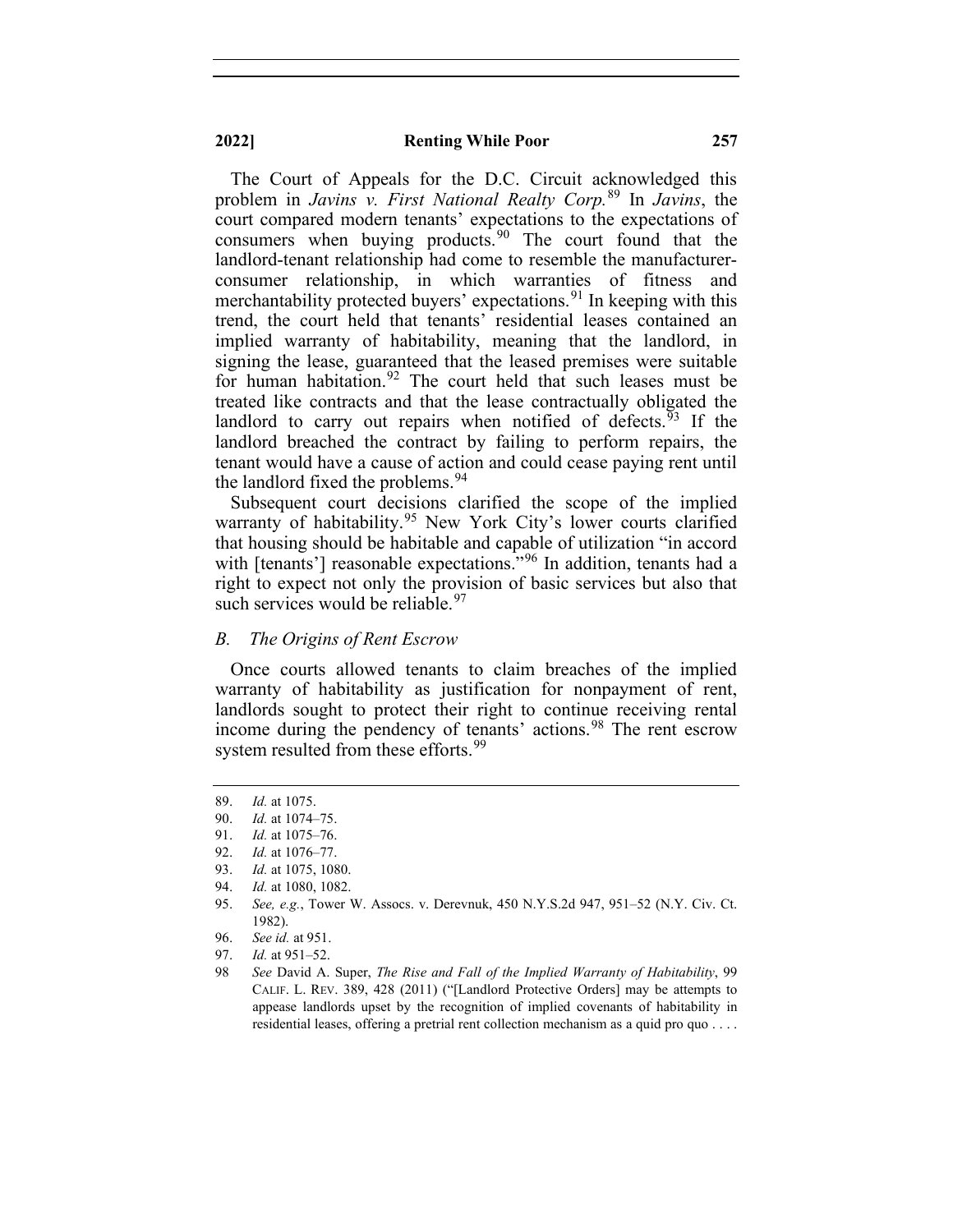In the rent escrow process, the court creates an escrow account into which the tenant pays rent until there is a final judgment in their case.[100](#page-12-0) If the tenant succeeds, they may recover at least some of the money in the escrow account.<sup>[101](#page-12-1)</sup> If the tenant fails, the landlord will receive all the money.<sup>[102](#page-12-2)</sup> In some states, tenants may affirmatively request the establishment of the escrow account because they wish to raise a complaint relating to breach of the implied warranty of habitability.<sup>[103](#page-12-3)</sup> In other states, rent escrow is a more adversarial process, in which the landlord requests the issuance of a "protective order" requiring the tenant to pay rent into the escrow account.<sup>[104](#page-12-4)</sup> If the tenant in one of these states mentions at the initial hearing that they have a complaint related to breach of the implied warranty, the court may schedule a separate hearing on these issues to determine if they merit a reduction in the amount of rent to be paid into escrow.<sup>[105](#page-12-5)</sup> However, there is no way for the tenant to contest the actual issuance of the protective order.<sup>[106](#page-12-6)</sup>

Although both types of rent escrow processes were intended to benefit tenants living in substandard housing, in practice they ultimately punish low-income tenants who may struggle to find the money for the escrow payments. $107$  Courts commonly use the escrow process as a condition for moving forward with the tenant's case, and if the tenant cannot make the payments on time and continuously, the case will be dismissed. [108](#page-12-8) Despite this inequitable result, rent escrow had the support of advocates of both landlords' and tenants' rights

<sup>[</sup>C]ourts were particularly inclined to point to a perceived change in the once summary nature of eviction proceedings to suggest that landlords deserve assured collection of any rent owed as compensation for delays.").

<span id="page-12-0"></span><sup>99.</sup> *Id.* at 425.

<sup>100.</sup> *E.g.*, Doug Donovan & Jean Marbella, *Dismissed: Tenants Lose, Landlords Win in Baltimore's Rent Court*, BALT. SUN (Apr. 26, 2017), http://data.baltimoresun.com/ news/dismissed/ [https://perma.cc/62UH-ED9P].

<span id="page-12-1"></span><sup>101.</sup> *Id.*

<span id="page-12-2"></span><sup>102.</sup> *Id.*

<sup>103.</sup> *See id.*

<span id="page-12-4"></span><span id="page-12-3"></span><sup>104.</sup> *See, e.g.*, D.C. Bar Pro Bono Center, *Tenants: Protective Orders and Court Fees*, LAWHELP.ORG, https://www.lawhelp.org/dc/resource/tenants-protective-orders-andcourt-fees [https://perma.cc/BZ9T-3QM2] (last visited Oct. 12, 2021).

<span id="page-12-6"></span><span id="page-12-5"></span><sup>105.</sup> *Id.*

<sup>106.</sup> *See, e.g*., Dameron v. Capitol House Assocs., 431 A.2d 580, 582 (D.C. 1981) (holding that the entry of a protective order cannot be appealed because a protective order does not constitute a final judgment on the merits).

<span id="page-12-8"></span><span id="page-12-7"></span><sup>107.</sup> Donovan & Marbella, *supra* note 100.

<sup>108.</sup> *Id.*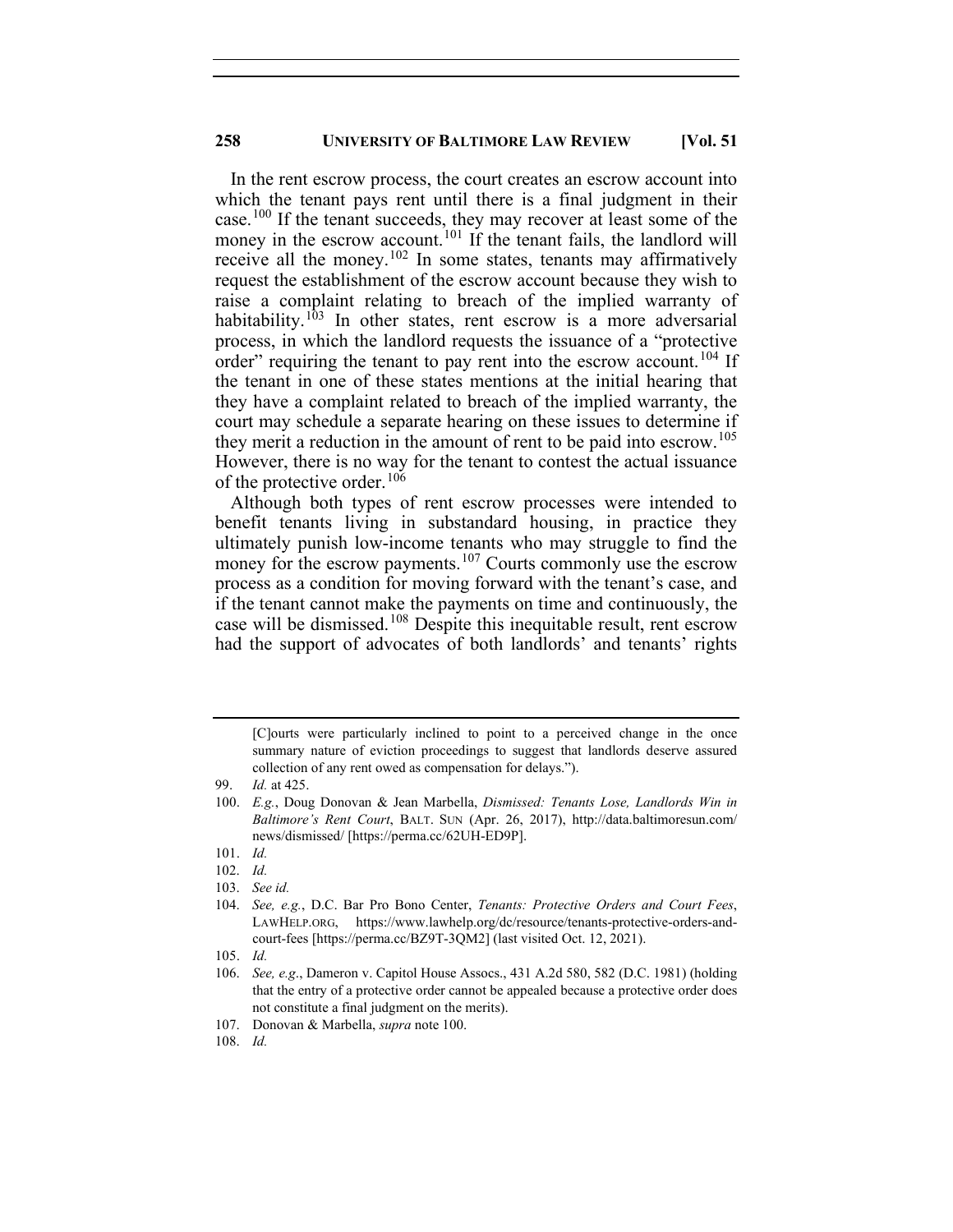who believed that the rent deposits would show the tenants' "good faith." $109$ 

#### *C. Failures of the New Reforms*

Despite the fact that rent escrow and the warranty of habitability were supposed to protect tenants' interests, the warranty of habitability often failed to achieve its intended goals.<sup>[110](#page-13-1)</sup> Judges in landlord-tenant courts tended to overwhelmingly favor the landlords, even when tenants raised valid claims that the landlord had breached the warranty.[111](#page-13-2) For example, a study of landlord-tenant cases in Baltimore, Maryland from 2011 to 2012 showed that judges frequently ignored tenants' allegations and failed to give legal reasoning for their decisions or failed to ask questions of the tenants appearing before them that could elicit findings necessary for a fair decision.<sup>[112](#page-13-3)</sup> Instances such as these occurred even when tenants managed to demonstrate blatantly obvious breaches of the warranty.<sup>[113](#page-13-4)</sup> In other cases, New York City courts failed to provide meaningful remedies to tenants either because their failure to pay rent was not based solely on breach of the warranty or because they failed to provide evidence of the breach that met the court's standards.<sup>[114](#page-13-5)</sup>

112. Cotton, *supra* note 111, at 62–63, 66–67.

<span id="page-13-1"></span><span id="page-13-0"></span><sup>109.</sup> *See* Super, *supra* note 98, at 428–29.

<sup>110.</sup> *See, e.g*., Landmarks Restoration Corp. v. Gwardyak, 485 N.Y.S.2d 917, 918–19 (N.Y. Mount Vernon City Ct. 1985) (finding that the court found tenant withheld rent because of an inability to pay, not for a violation of the warranty of habitability); Tower W. Assocs. v. Derevnuk, 450 N.Y.S.2d 947, 952–53 (N.Y. Civ. Ct. 1982) (finding that the tenants' failure of the tenants to log temporal defects in the habitability of the property in writing offered insufficient proof of such defects, thereby reducing the damages available to them).

<span id="page-13-2"></span><sup>111.</sup> *See* Michele Cotton, *When Judges Don't Follow the Law: Research & Recommendations*, 19 CUNY L. REV. 57, 66–67, 73 (2015); *see also Landmarks Restoration Corp.*, 485 N.Y.S.2d at 918–19; *Tower W. Assocs.*, 450 N.Y.S.2d at 952.

<span id="page-13-4"></span><span id="page-13-3"></span><sup>113.</sup> *Id.* at 73 ("Even where evidence actually indicated that the premises were unfit for human habitation, judges tended to think that the landlord still ought to get most of the rental amount set forth in the lease. In one case, the tenant testified about a serious rodent infestation dating back three years . . . and *the [housing] inspector testified as well . . . even opining that the dwelling was unfit for human habitation*. . . . The judge awarded the tenant a refund of only two months' rent.") (emphasis added).

<span id="page-13-5"></span><sup>114.</sup> *Landmarks Restoration Corp.*, 485 N.Y.S.2d at 918–19 (noting that the tenant withheld rent partially due to inability to pay, and awarding possession to the landlord as well as attorneys' fees); *Tower W. Assocs.*, 450 N.Y.S.2d at 952–53 (awarding minimal damages to tenants due to their failure to maintain and provide written records of the landlords' breach).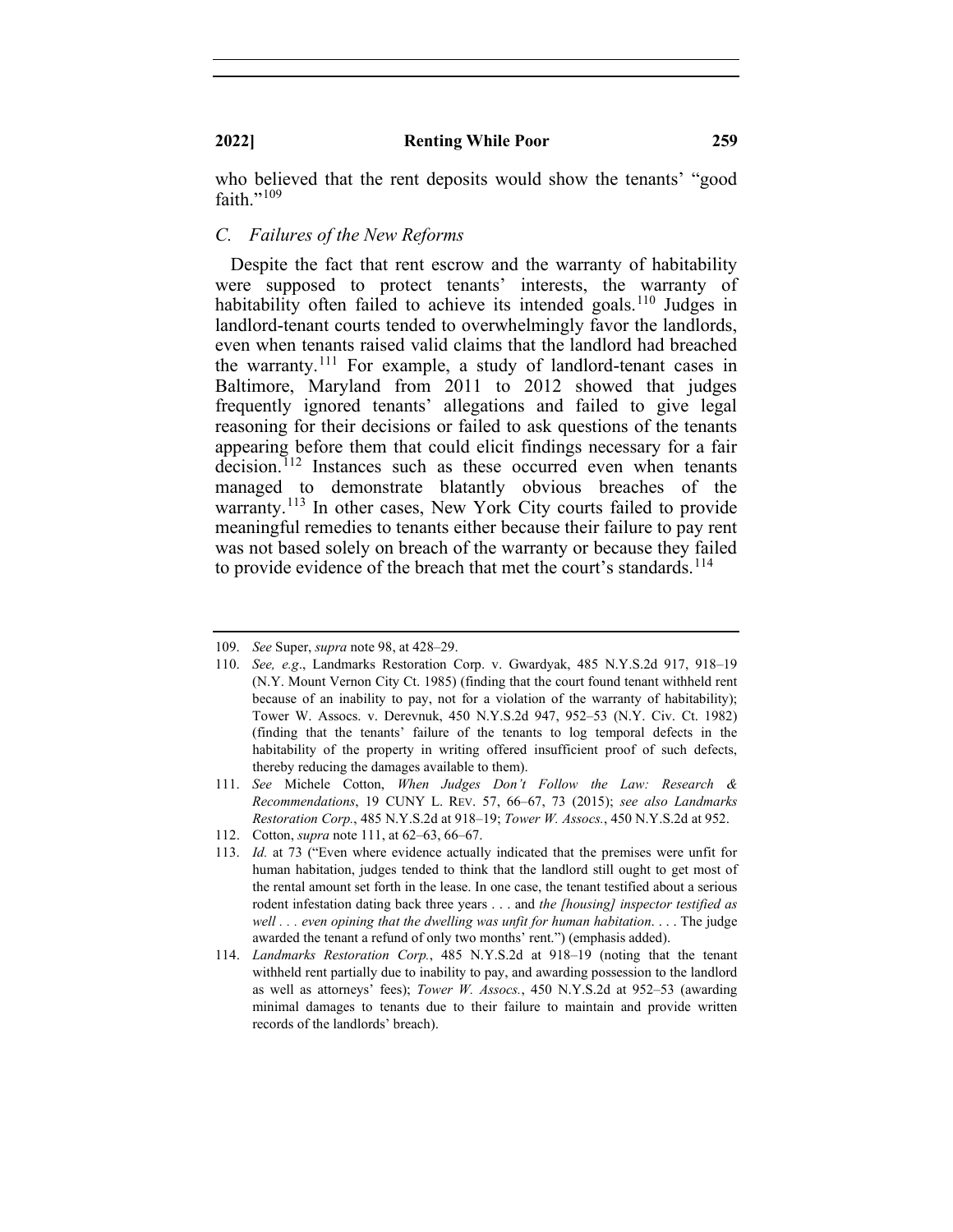#### IV. ONGOING SOCIETAL PREJUDICE AGAINST LOW-INCOME MINORITIES

Societal bias against low-income individuals continues to this day, and such bias is frequently linked to race, because racial discrimination has played a significant role in exacerbating poverty among minority groups.<sup>[115](#page-14-0)</sup> Stereotypes about both poverty and race are ingrained in American media, and such stereotypes in turn take root in the minds of many Americans.<sup>[116](#page-14-1)</sup> In the legal community, the resulting biases can make it difficult, or even impossible, for low-income individuals to be heard in a meaningful way.<sup>[117](#page-14-2)</sup>

#### *A. Bias Against Low-Income Americans in the Legal Community*

According to Michelle Jacobs:

In general, lawyers assume that for most purposes their clients' lives are orderly. The client who has the financial resources to pay a lawyer only comes to see a lawyer when the unusual or unexpected disrupts the orderly task of living. Once the interfering or upsetting factor is resolved . . . the client returns to an orderly life. The client living in poverty does not fit that description.<sup>[118](#page-14-3)</sup>

This conflict of experiences between lawyers and low-income clients is reflected in the difficulties faced by legal aid programs seeking to expand.<sup>[119](#page-14-4)</sup> Jacobs notes that the private bar has a history of stigmatizing pro bono work and has even gone so far as to oppose the expansion of legal aid programs.<sup>[120](#page-14-5)</sup> Although the private bar has established some legal aid programs in the past, these programs are limited in scope and do little to offer long-term solutions to low-income clients and the communities in which they live.<sup>[121](#page-14-6)</sup>

<span id="page-14-0"></span><sup>115.</sup> *See* Danieli Evans Peterman, *Socioeconomic Status Discrimination*, 104 VA. L. REV. 1283, 1288 (2018).

<sup>116.</sup> *Id.* at 1333.

<span id="page-14-2"></span><span id="page-14-1"></span><sup>117.</sup> *See* Barbara Bezdek, *Silence in the Court: Participation and Subordination of Poor Tenants' Voices in Legal Process*, 20 HOFSTRA L. REV. 533, 583–85, 588 (1992).

<span id="page-14-3"></span><sup>118.</sup> Michelle S. Jacobs, *Full Legal Representation for the Poor: The Clash Between Lawyer Values and Client Worthiness*, 44 HOW. L.J. 257, 269 (2001) (footnotes omitted).

<span id="page-14-4"></span><sup>119.</sup> *See id.* at 285.

<span id="page-14-6"></span><span id="page-14-5"></span><sup>120.</sup> *Id.*

<sup>121.</sup> *Id.* at 290 ("The bar had indeed established a tradition of charitable legal work for the poor, but, though the tradition was supported by the elites of the profession, it remained in the backwaters of professional interest. These legal rights efforts were *paternalistic, moralistic*, and limited in the services they delivered. They conceived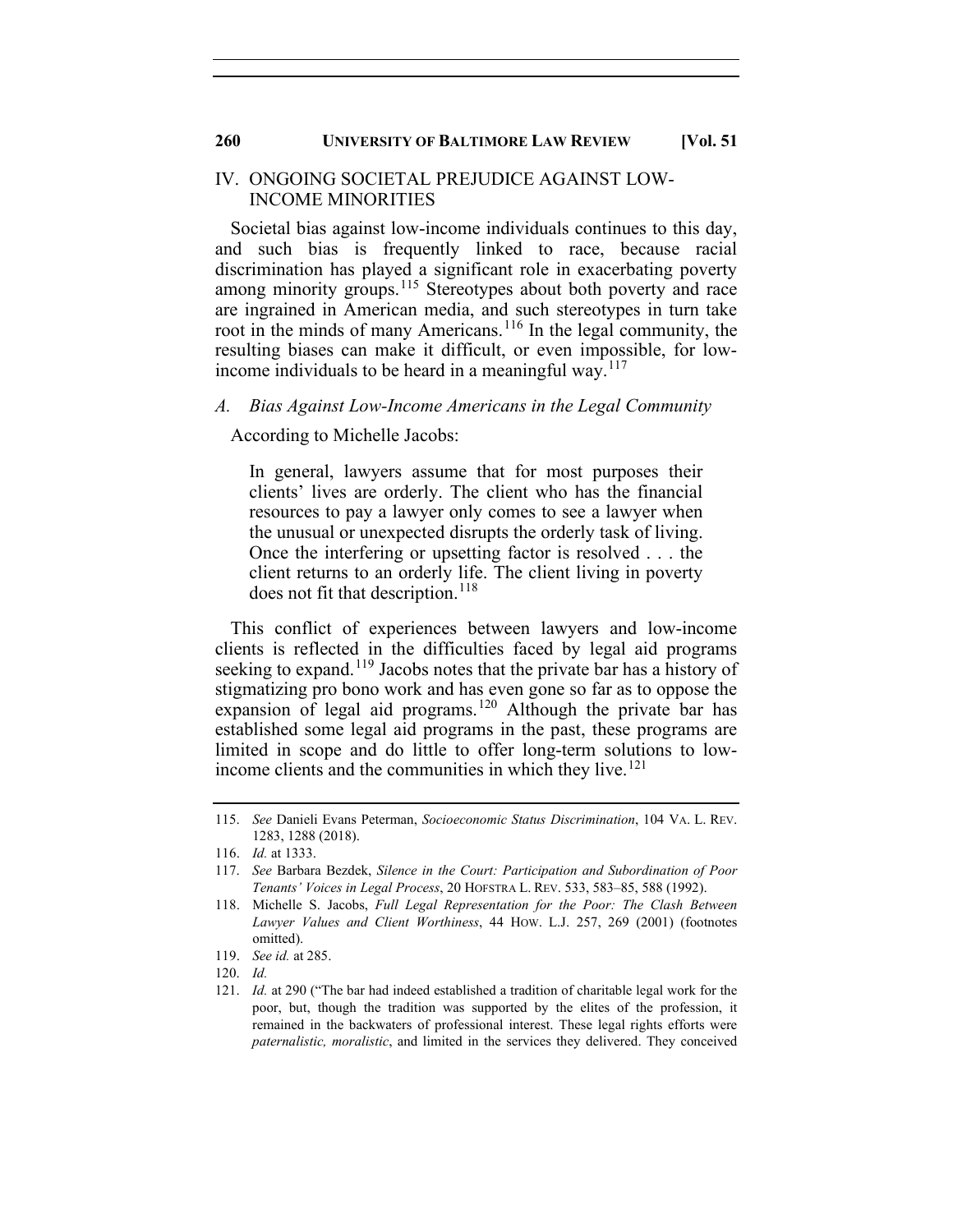#### *B. Bias Against Low-Income Americans in Landlord-Tenant Court*

When lawyers become judges, they take their biases with them to the bench.<sup>[122](#page-15-0)</sup> This is particularly noticeable in landlord-tenant court, where tenants already face the obstacle of an overcrowded docket being handled by just one or two judges.<sup>[123](#page-15-1)</sup> It appears that some judges in landlord-tenant court use their biases as a way to clear their dockets.<sup>[124](#page-15-2)</sup> For example, a study of landlord-tenant court in Baltimore City found that some of the judges there required tenants to prove that they provided notice of habitability problems to their landlord via certified letter, despite City laws permitting multiple forms of notice.<sup>[125](#page-15-3)</sup> According to the study's author:

The cultural barrier is the judges' evident belief that it is "no big deal" for tenants to write letters or otherwise create paper trails for what they know. This may be both an unconscious projection of official legal culture or of a world view that one pilots one's own life, grounded in the social and economic status accompanying judges' professional station.<sup>[126](#page-15-4)</sup>

A prime example of this cultural barrier is *Tower West Associates v. Derevnuk*. [127](#page-15-5) In that case, although the judge found that the landlord had breached the warranty of habitability, the judge nonetheless claimed that he could not adequately determine the amount of damages to be awarded because no tenant produced any written evidence of the breach.<sup>[128](#page-15-6)</sup> While the judge did not discount the importance of the tenants' oral testimony, he seemed to believe that written evidence would be the only way to quantify the extent of the breach. [129](#page-15-7) Because of the judge's failure to understand that keeping written records may not have been customary among the

<span id="page-15-2"></span>124. *See, e.g.*, *id.* at 571–73.

their role as handling problems thrust upon them rather than seeking ways to assist the poor in finding long-term solutions to the problems produced by poverty.") (emphasis added) (footnote omitted).

<sup>122.</sup> *See* Bezdek, *supra* note 117, at 571–72, 588.

<span id="page-15-1"></span><span id="page-15-0"></span><sup>123.</sup> *See, e.g.*, *id.* at 534–35.

<span id="page-15-3"></span><sup>125.</sup> *Id.* at 571.

<span id="page-15-4"></span><sup>126.</sup> *Id.* at 571–72 (footnotes omitted).

<span id="page-15-5"></span><sup>127.</sup> *See* Tower W. Assocs. v. Derevnuk, 450 N.Y.S.2d 947, 952–53 (N.Y. Civ. Ct. 1982).

<span id="page-15-7"></span><span id="page-15-6"></span><sup>128.</sup> *Id.*

<sup>129.</sup> *See id.* at 952 ("While the oral testimony of a witness with regard to certain conditions is probative if believed, it is not as susceptible to a translation into damages as records kept, which memorialize those conditions in writing.").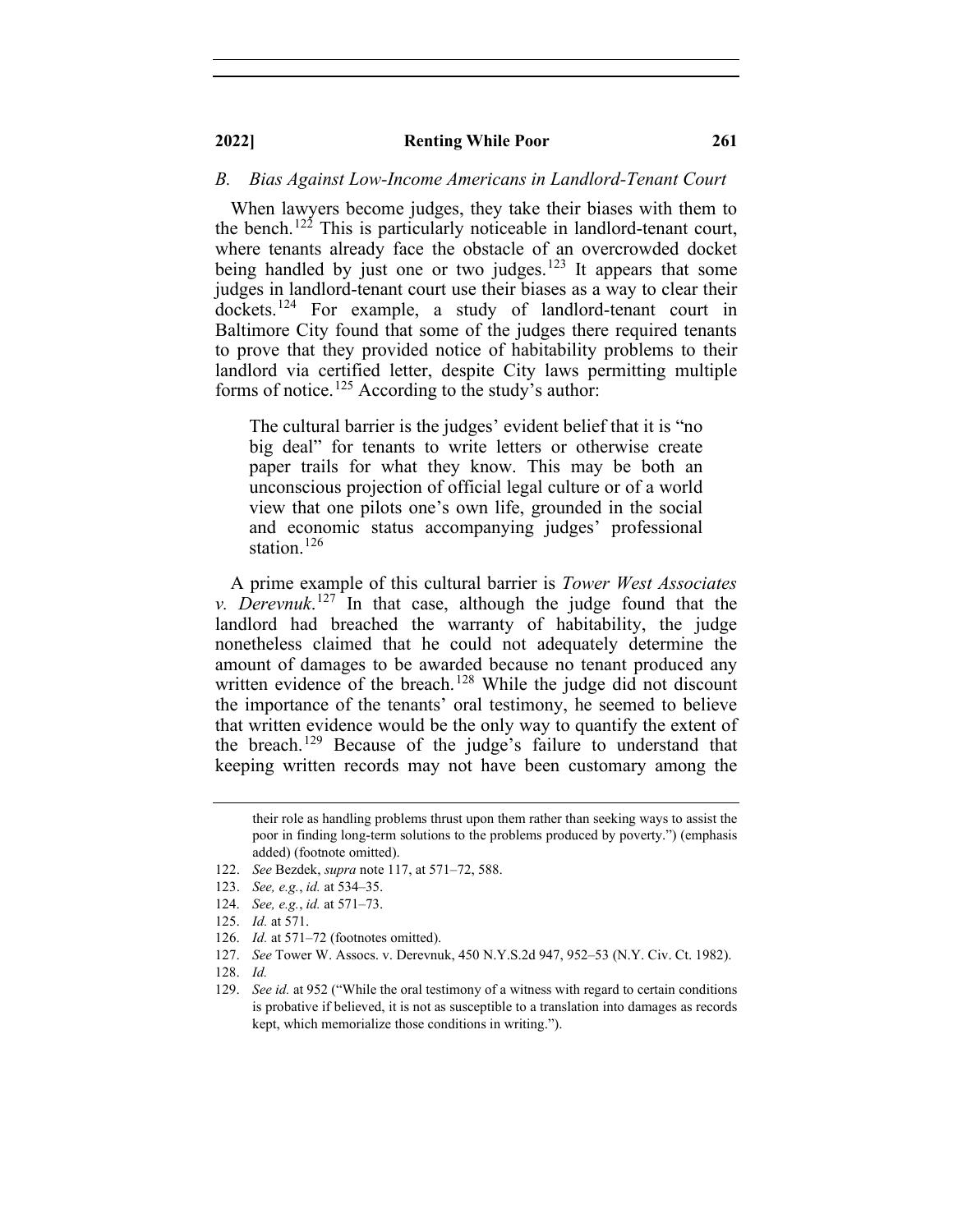affected tenants (and could have been impossible for tenants with limited literacy), the tenants ultimately suffered financially.<sup>[130](#page-16-0)</sup>

#### *C. How Rent Escrow Reflects the Legal Community's Bias*

Rent escrow itself demonstrates the biases held by the legal profession against low-income (and, by extension, minority) tenants.[131](#page-16-1) Rent escrow reflects the assumption that low-income tenants, like higher-income lawyers and judges, will make required payments if they are serious about trying to obtain relief.<sup>[132](#page-16-2)</sup> Both landlords' and tenants' advocates believe that escrow payments are a means by which tenants can demonstrate their "good faith" and allow the courts to avoid frivolous claims.<sup>[133](#page-16-3)</sup> By its nature, however, the concept of good faith implies that a tenant who does not make escrow payments has a frivolous claim.[134](#page-16-4) In other words, such a tenant is  $\alpha$  acting in bad faith.<sup>[135](#page-16-5)</sup> Such an assumption fails to account for the fact that the most vulnerable tenants appearing in landlord-tenant court are low-income and therefore will struggle to find the money to make their escrow payments. [136](#page-16-6) This does not, however, mean that such tenants do not have viable claims.<sup>[137](#page-16-7)</sup>

- <span id="page-16-3"></span>133. *Id.* at 429, 441.
- <span id="page-16-4"></span>134. *See id.* at 441.
- <span id="page-16-5"></span>135. *Contra id.*
- 136. *See* Donovan & Marbella, *supra* note 100.
- <span id="page-16-7"></span><span id="page-16-6"></span>137. *See* Super, *supra* note 98, at 441 ("[L]acking funds is not an indication of dishonesty . . . .").

<span id="page-16-0"></span><sup>130.</sup> *Id.* at 952–53. An argument can be made that, with increased access to smartphones, tenants may at least be able to take pictures of damage even if they do not habitually keep written records (or are unable to do so). The problem with this argument is that it assumes that tenants understand the court's evidentiary standards in advance. Tenants with little to no knowledge of the legal system will not necessarily consider the possibility that their word alone may count for nothing. *See* Bezdek, *supra* note 117, at 588. Aside from this issue, however, the question of whether a tenant could photograph the defects in her apartment is moot if she is too poor to afford a smartphone.

<span id="page-16-1"></span><sup>131.</sup> *See* Super, *supra* note 98, at 435–36 ("Judges and clerks commonly assist landlords in making their cases and refuting their tenants' cases. Thus landlords, in sharp contrast to tenants, actually fare better in court unrepresented."); *see also id.* at 444 (noting that Landlord Protective Orders facilitate inequality between landlords and tenants by failing to prioritize the landlord's covenant under the warranty of habitability); *id.* at 446 (noting that courts have eliminated similar payment requirements in other types of civil cases).

<span id="page-16-2"></span><sup>132.</sup> *See id.* at 441 ("Middle-class judges and lawyers . . . pay for their purchases on time as a matter of pride, and by failing to do so without a deliberate, legally sanctioned plan, low-income tenants place themselves outside of the middle-class value system.").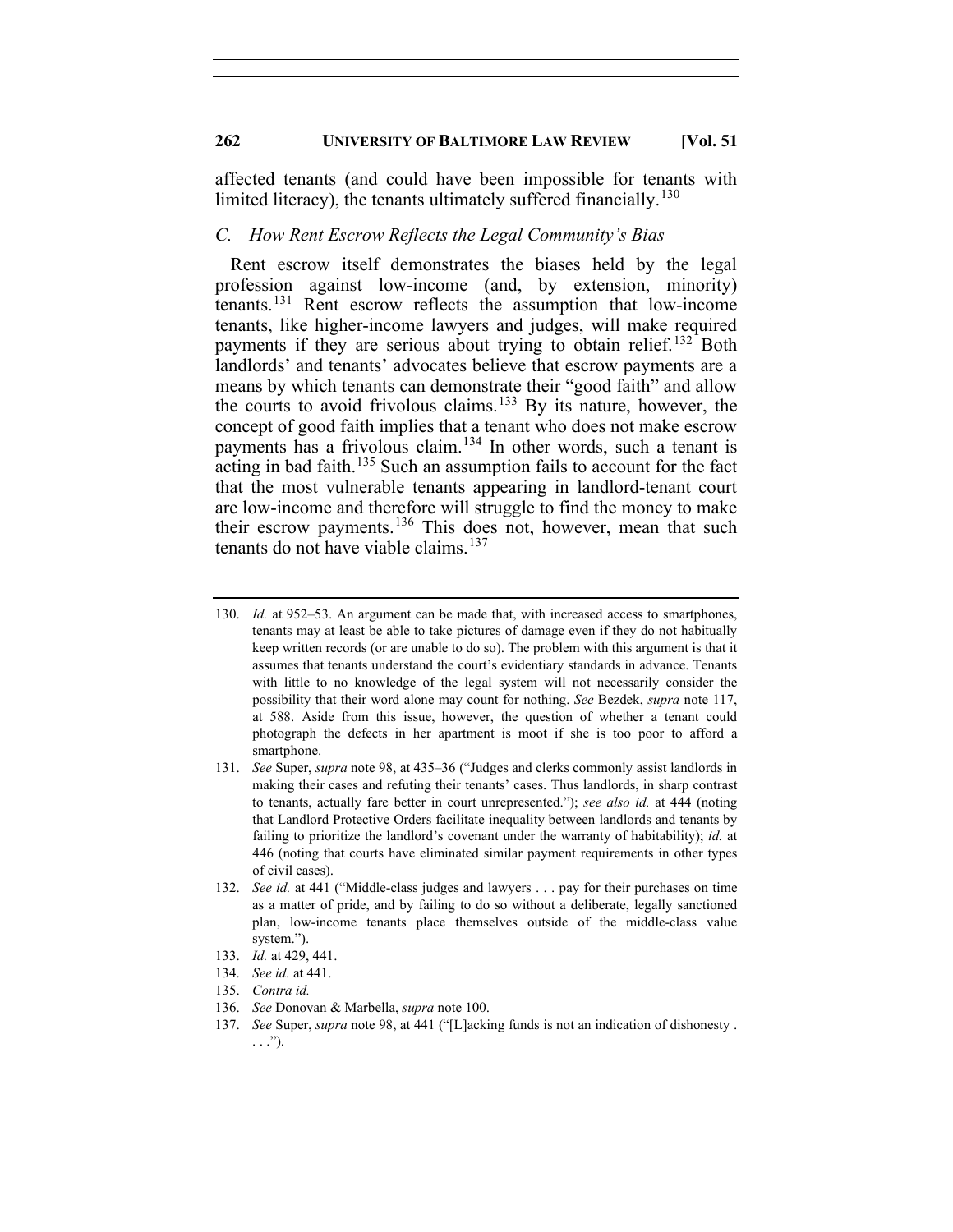#### V. HOW RENT ESCROW VIOLATES DUE PROCESS

#### *A. The* Mathews *Standard*

Because the landlord-tenant court operates under the assumption that low-income tenants have the same level of understanding of the court's procedures as do higher-income tenants, rent escrow violates low-income minority tenants' due process rights by depriving them of their property (their leasehold interests). [138](#page-17-0) The U.S. Supreme Court set the standard for evaluating whether a due process violation has occurred in the context of prejudgment remedies in *Mathews v. Eldridge*. [139](#page-17-1) It requires a court to consider:

[T]he private interest that will be affected by the official action . . . the risk of an erroneous deprivation of such interest through the procedures used, and the probable value . . . of additional or substitute procedural safeguards; and . . . the Government's interest, including the function involved and the fiscal and administrative burdens that the additional substitute procedural requirements would entail.<sup>[140](#page-17-2)</sup>

The Court further noted that "[t]he fundamental requirement of due process is the opportunity to be heard 'at a meaningful time *and in a meaningful manner*[,]"<sup>[141](#page-17-3)</sup> and that "the degree of potential deprivation that . . . a particular decision [may create] is a factor [that courts must] consider[] in assessing the validity of any administrative decision making process."[142](#page-17-4)

<span id="page-17-3"></span><span id="page-17-2"></span><span id="page-17-1"></span>140. *Id.*

<span id="page-17-0"></span><sup>138.</sup> *Cf. id.* at 396 ("[P]eople dependent on subsistence benefits, providing far less than even many part-time minimum wage jobs, nonetheless were [at the time landlordtenant reforms took place] assumed to have the procedural sophistication to initiate and prosecute claims under a system of legal rules that even the Supreme Court characterized as 'an aggravated assault on the English language, resistant to attempts to understand it.'" (quoting Schweiker v. Gray Panthers, 453 U.S. 34, 43 n.14 (1985))); *id.* at 407 ("If the tenant does not understand what to say and when, her or his abstract awareness of the defense [of the implied warranty of habitability] will be for naught."); *see also* Bezdek, *supra* note 117, at 567–68 (Landlord-tenant court is a subset of civil litigation in which wronged parties are expected to bring claims and that this system expects the party with the weaker argument to settle. This assumption fails to take into account the existence of other factors that may have prevented the wronged party from initiating the claim.).

<sup>139.</sup> Mathews v. Eldridge, 424 U.S. 319, 335 (1976).

<span id="page-17-4"></span><sup>141.</sup> *Id.* at 333 (emphasis added) (quoting Armstrong v. Manzo, 380 U.S. 545, 552 (1965)).

<sup>142.</sup> *Id.* at 341.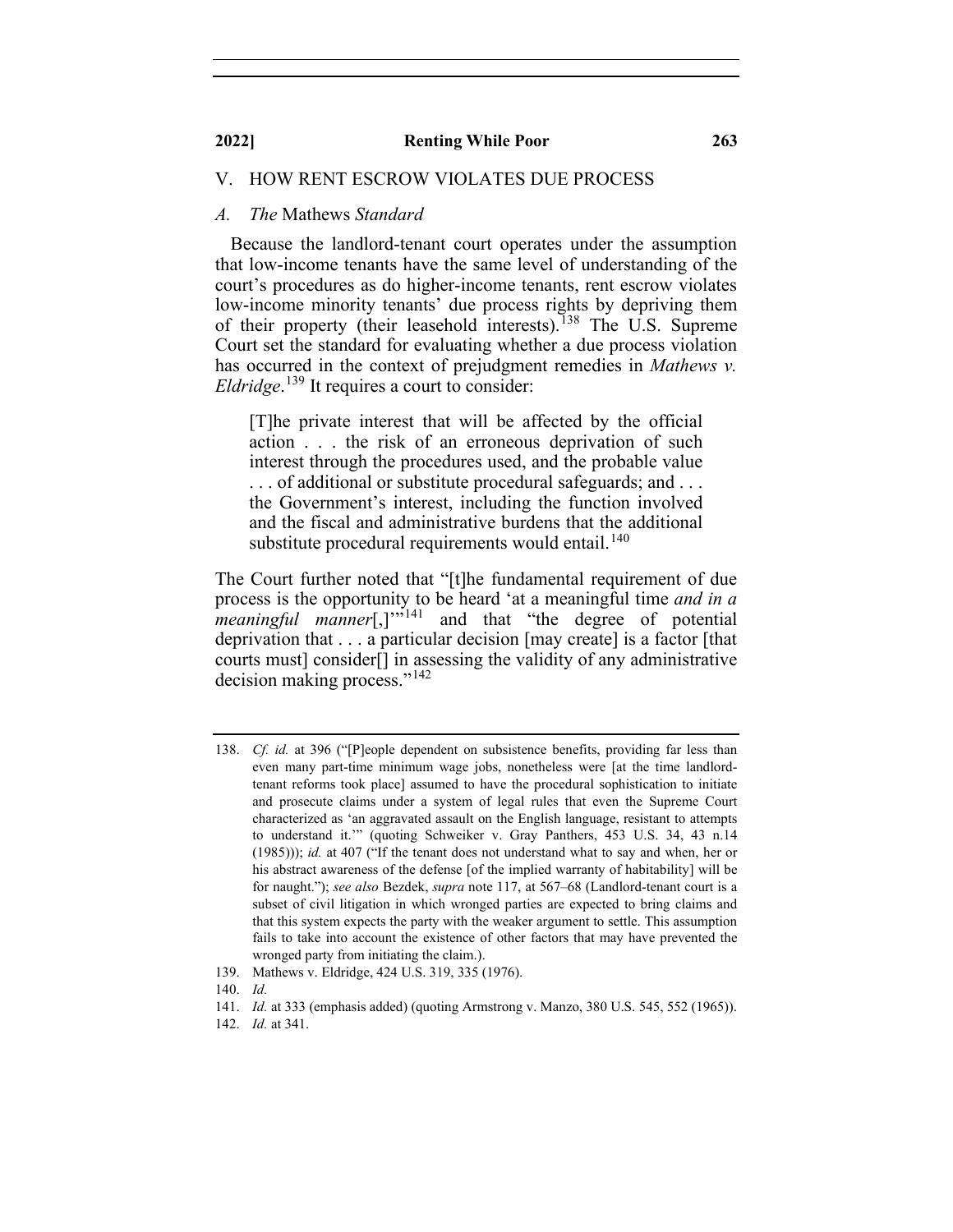#### *B. The Disparate Impact Standard*

The *Mathews* framework presents a good starting point from which to evaluate whether prejudgment remedies such as rent escrow violate due process.<sup>[143](#page-18-0)</sup> However, this framework may be insufficient when a prejudgment remedy disproportionately affects members of a suspect class, such as people of color.<sup>[144](#page-18-1)</sup> This is important because the tenants facing the heaviest impact from rent escrow and failures of the warranty of habitability are low-income and, correspondingly, non-white. [145](#page-18-2) As a result, the failures of the new landlord-tenant regime appear to have a disparate impact on minority tenants.<sup>[146](#page-18-3)</sup>

The disparate impact standard set forth in *Texas Department of Housing & Community Affairs v. Inclusive Communities Project, Inc.* provides a promising means by which to evaluate whether a prejudgment remedy such as rent escrow violates due process.<sup>[147](#page-18-4)</sup> The disparate impact standard represents an improvement on the disparate treatment standard used in cases like *Village of Arlington Heights* in that, while disparate treatment requires a showing of discriminatory intent or purpose, disparate impact simply requires a showing that the defendant engaged in practices that "have a 'disproportionately adverse effect on minorities' and are otherwise unjustified by a legitimate rationale."[148](#page-18-5) Once this adverse effect is established, the defendant must show that there are no "less discriminatory alternatives" that it can use to advance its interests.<sup>[149](#page-18-6)</sup> Unlike disparate treatment, disparate impact allows "plaintiffs to counteract unconscious prejudices and disguised animus that escape easy classification as disparate treatment."[150](#page-18-7) In other words, disparate impact provides a means of accounting for the implicit bias of individual defendants, systems, or institutions. [151](#page-18-8)

<span id="page-18-7"></span><span id="page-18-6"></span>149. *Inclusive Cmtys.*, 576 U.S. at 526.

<span id="page-18-1"></span><span id="page-18-0"></span><sup>143.</sup> *See infra* notes 186–200 and accompanying text.

<sup>144.</sup> *See, e.g.*, DAN PASCIUTI & MICHELE COTTON, PUB. JUST. CTR., JUSTICE DIVERTED: HOW RENTERS ARE PROCESSED IN THE BALTIMORE CITY RENT COURT 12, 15 (Dec. 2015), http://www.publicjustice.org/wp-content/uploads/2019/09/JUSTICE \_DIVERTED\_PJC\_DEC15.pdf [https://perma.cc/HK4Z-QRB8].

<span id="page-18-2"></span><sup>145.</sup> *See, e.g.*, *id.* at v (providing demographic information on tenants appearing in rent court in Baltimore City).

<sup>146.</sup> *See id.* at 15.

<span id="page-18-5"></span><span id="page-18-4"></span><span id="page-18-3"></span><sup>147.</sup> *See* discussion *infra* at Section V.C.

<sup>148.</sup> Vill. of Arlington Heights v. Metro. Hous. Dev. Corp., 429 U.S. 252, 265 (1977); Tex. Dep't of Hous. & Cmty. Affs. v. Inclusive Cmtys. Project, Inc. (*Inclusive Cmtys.*), 576 U.S. 519, 524 (2015) (quoting Ricci v. DeStefano, 557 U.S. 557, 577 (2009)).

<sup>150.</sup> *Id.* at 540.

<span id="page-18-8"></span><sup>151.</sup> *See id.*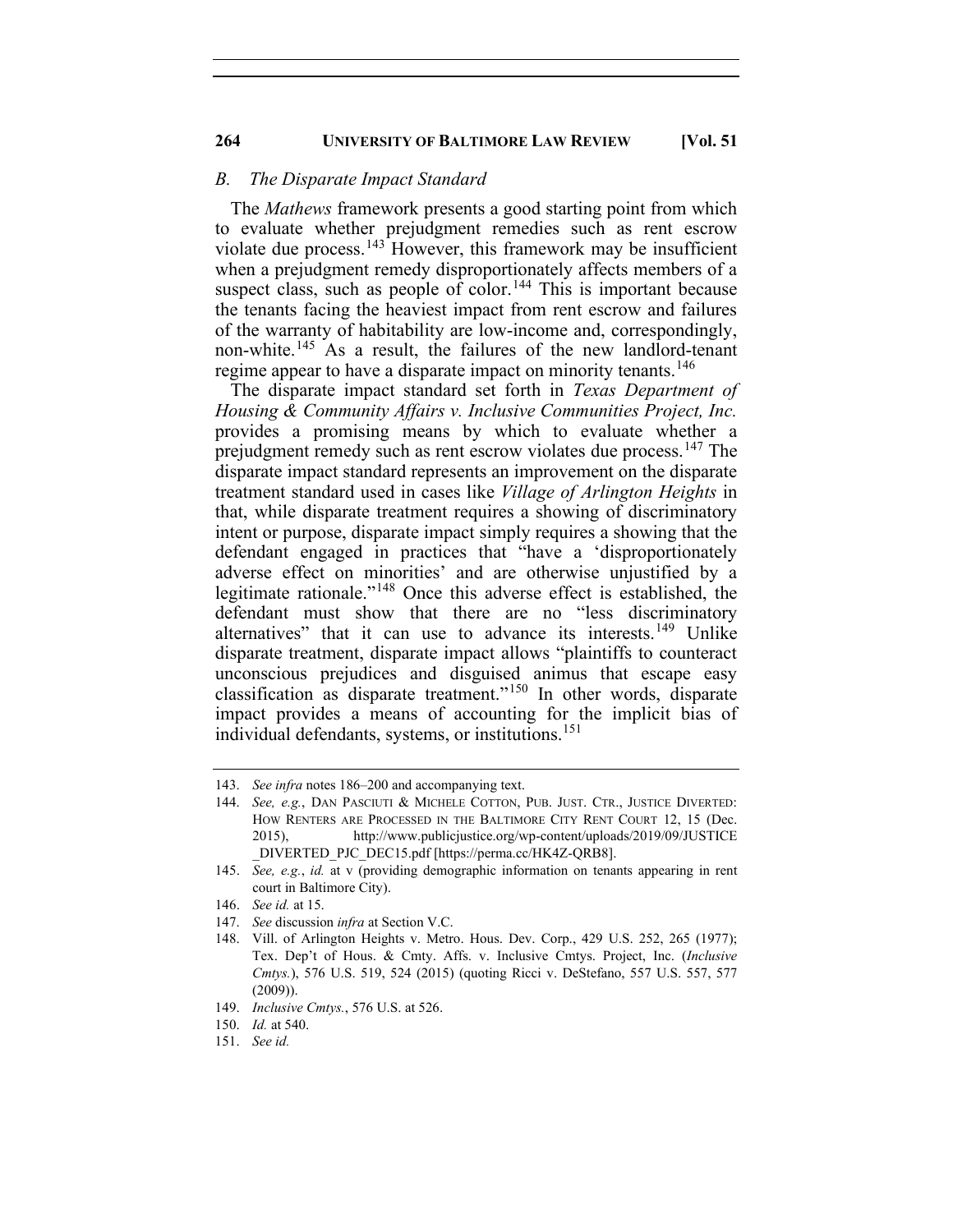#### *C. Due Process Evaluations of Rent Escrow*

Despite the promise of the disparate impact standard, courts have only applied it in employment discrimination cases and to cases involving violations of the Fair Housing Act.<sup>[152](#page-19-0)</sup> Meanwhile, rent escrow has been evaluated under the *Mathews* standard, which has resulted in it being found not to violate due process.<sup>[153](#page-19-1)</sup>

#### 1. Arguments That Rent Escrow Does Not Violate Due Process

The U.S. Supreme Court case of *Lindsey v. Normet* provides a pivotal example of the consequences of rent escrow being evaluated under the *Mathews* framework.<sup>[154](#page-19-2)</sup> In *Lindsey*, the Court stated that the Constitution does not provide a remedy for the loss of shelter and the right to retain possession.<sup>[155](#page-19-3)</sup> It noted that "[t]he tenant is, by definition, in possession of the property of the landlord"<sup>[156](#page-19-4)</sup> and that it was the duty of the courts both to prevent the tenant from depriving the landlord of the right to his or her income derived from the property and to prevent the landlord from taking the law into his or her own hands by summarily repossessing the property.<sup>[157](#page-19-5)</sup> The Court noted that protective orders assist with "speedy adjudication," which it stated "is desirable to prevent subjecting the landlord to *undeserved* economic loss[.]"[158](#page-19-6) Furthermore, the Court found that protective orders could not be considered "irrational or oppressive" because "[i]t is customary to pay rent in advance, and the simplicity of the issues in the typical [Forcible Entry and Detainer] action will usually not require extended trial preparation and litigation, thus making the posting of a large security deposit unnecessary."[159](#page-19-7)

<span id="page-19-0"></span><sup>152.</sup> *See, e.g.*, *Inclusive Cmtys.*, 576 U.S. at 540; *Ricci*, 557 U.S. at 592; Smith v. City of Jackson, 544 U.S. 228, 240 (2005).

<span id="page-19-1"></span><sup>153.</sup> *See* Lindsey v. Normet, 405 U.S. 56, 73–74 (1972) (employing rational basis review of the statute in question under the Equal Protection Clause because the "assurance of adequate housing" is a "legislative, not judicial, function[]" beyond the reach of the Constitution). Even though the *Mathews* decision came after *Lindsey* was decided, *Lindsey* tracked the same considerations set forth in the *Mathews* test. NAT'L HOUS. L. PROJECT, PROCEDURAL DUE PROCESS CHALLENGES TO EVICTIONS DURING THE COVID-19 PANDEMIC 2 (2020), https://www.nhlp.org/wp-content/uploads/procedural-dueprocess-covid-evictions.pdf [https://perma.cc/6S3R-WNEK].

<span id="page-19-2"></span><sup>154.</sup> *See Lindsey*, 405 U.S. at 73–74; *see also* NAT'L HOUS. L. PROJECT, *supra* note 153, at 2 (explaining how the *Mathews* framework is consistent with the *Lindsey* holding).

<sup>155.</sup> *Lindsey*, 405 U.S. at 73–74.

<span id="page-19-3"></span><sup>156.</sup> *Id.* at 72.

<span id="page-19-6"></span><span id="page-19-5"></span><span id="page-19-4"></span><sup>157.</sup> *Id.* at 72–73.

<sup>158.</sup> *Id.* at 73 (emphasis added).

<span id="page-19-7"></span><sup>159.</sup> *Id.* at 65.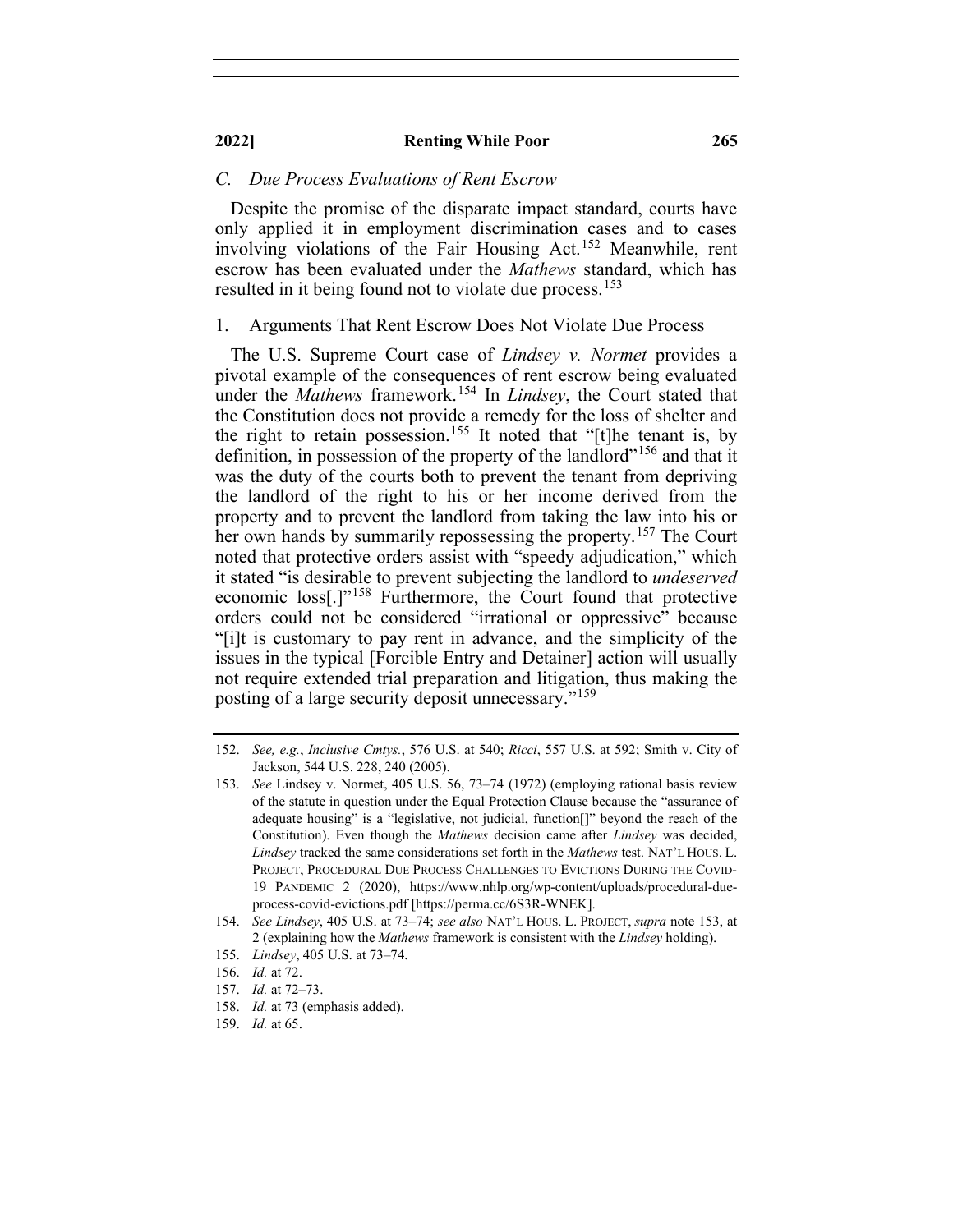#### 2. How Rent Escrow Does in Fact Violate Tenants' Right to Due Process

Use of the disparate impact analysis reveals how rent escrow, as currently practiced, does in fact violate due process. Studies clearly show that the vast majority of tenants who lose their homes to eviction because they cannot bring their warranty of habitability cases through the rent escrow process are low-income tenants.<sup>[160](#page-20-0)</sup> Due to historical and ongoing racial discrimination, such tenants are also overwhelmingly people of color.<sup>[161](#page-20-1)</sup> This pattern clearly demonstrates that rent escrow, as applied, has a "disproportionately adverse effect on minorities."<sup>[162](#page-20-2)</sup>

There is no legitimate basis for this discrepancy. As discussed earlier, rent escrow often results in cases being dismissed due to factors that are outside of tenants' control and that are inextricably linked to their poverty. These factors include an inability to provide written records that meet the court's standards; inability to pay rent into escrow on short notice (or at all); and judges' assumptions that, when tenants fail to comply with court procedures, their claims must be frivolous.<sup>[163](#page-20-3)</sup> However, there is no rational basis to essentially make the assumption that tenants who cannot comply with the requirements of the current rent escrow system deserve to have their cases dismissed. [164](#page-20-4)

Given the objectives behind the rent escrow system at its inception, it is clear that rent escrow, as it *should* be applied, would be the "less

<span id="page-20-1"></span><span id="page-20-0"></span><sup>160.</sup> *See, e.g.*, Donovan & Marbella, *supra* note 100.

<sup>161.</sup> *See* Peterman, *supra* note 115, at 1288 ("Due to past and ongoing racial discrimination, poverty rates are higher among many minority racial groups. Hence, many policies and practices that discriminate based on poverty have a disparate racial impact."); *see also* PASCIUTI & COTTON, *supra* note 144, at 12–13 (providing demographic information on tenants appearing in rent court in Baltimore City); OKSANA MIRONOVA, CMTY. SERV. SOC'Y, ADDRESSING THE EVICTION EPIDEMIC 2, 5 (2018), https://smhttp-ssl-58547.nexcesscdn.net/nycss/images/uploads/pubs/ Addressing the Eviction Epidemic.pdf [https://perma.cc/5LRB-XULC] (providing demographic information on tenants vulnerable to evictions in New York City); BRIAN J. MCCABE & EVA ROSEN, EVICTION IN WASHINGTON, D.C.: RACIAL AND GEOGRAPHIC DISPARITIES IN HOUSING INSTABILITY 6, 15, 21 (2020), https://georgetown.app.box.com/s/8cq4p8ap4nq5xm75b5mct0nz5002z3ap [https://perma.cc/M466-DVAN] (providing demographic information on tenants subject to evictions in Washington, D.C.).

<span id="page-20-2"></span><sup>162.</sup> Tex. Dep't of Hous. & Cmty. Affs. v. Inclusive Cmtys. Project, Inc. (*Inclusive Cmtys.*), 576 U.S. 519, 524 (2015).

<span id="page-20-3"></span><sup>163.</sup> Tower W. Assocs. v. Derevnuk, 450 N.Y.S.2d 947, 952 (N.Y. Civ. Ct. 1982); Donovan & Marbella, *supra* note 100; Super, *supra* note 98, at 441, 446.

<span id="page-20-4"></span><sup>164.</sup> *See, e.g.*, Super, *supra* note 98, at 441.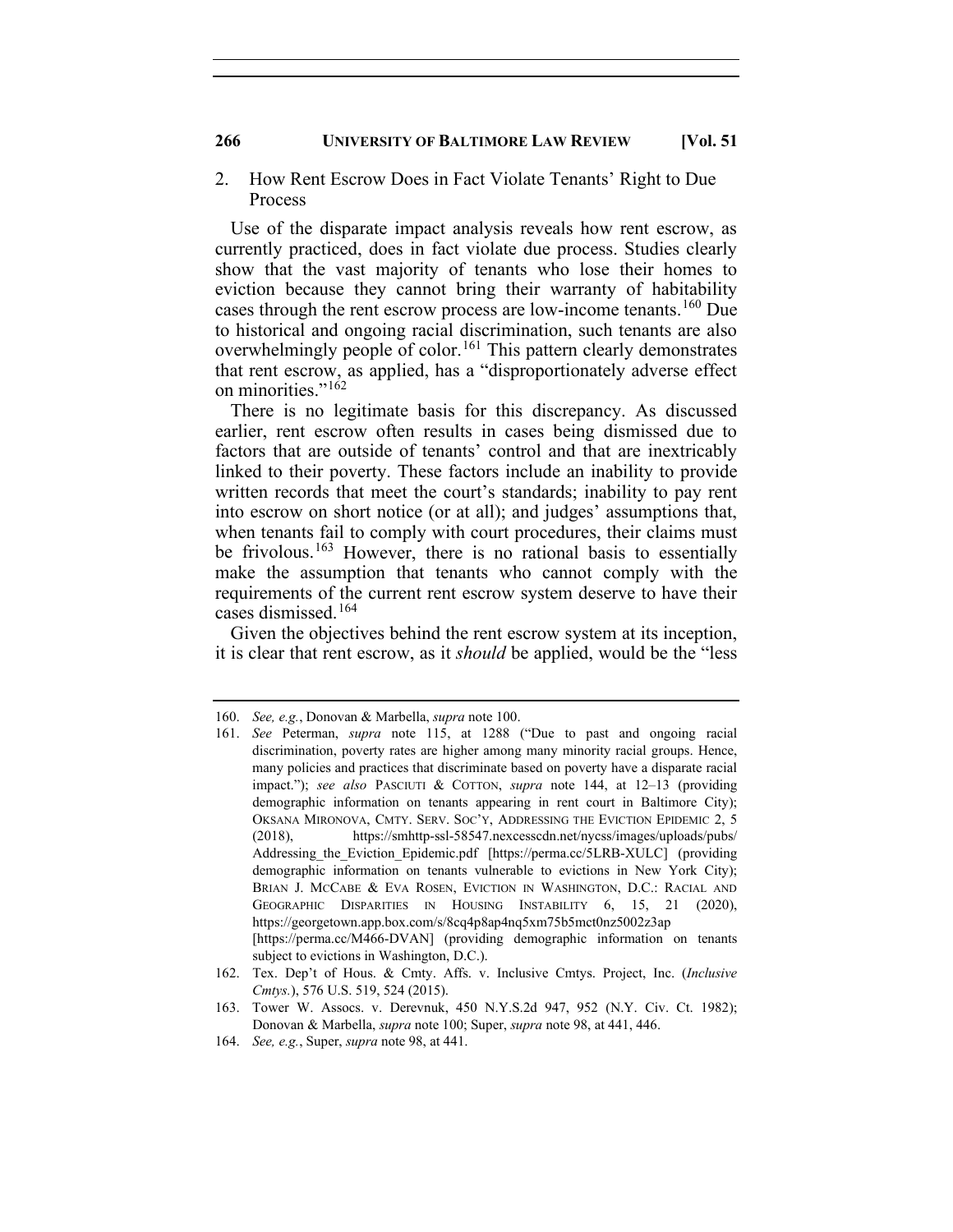discriminatory alternative" to use to advance the interests of both sides.<sup>[165](#page-21-0)</sup> Rent escrow was intended to provide a means by which tenants could request enforcement of the bilateral contract (the lease) between themselves and their landlords while also protecting the landlord's interest if the tenant asserted a frivolous claim.<sup>[166](#page-21-1)</sup> When utilized correctly, the system would allow the tenant to assert a violation of the warranty (in the affirmative process) or defend themselves based on such a violation (in the defensive version of the process).<sup>[167](#page-21-2)</sup> After a meaningful evaluation of the claim, the court would either release escrow funds to the landlord to make repairs within a specified time and return the balance to the tenant while abating rent for the period in which the violations were ongoing or it would release the escrow funds to the landlord and grant a judgment for possession.<sup>[168](#page-21-3)</sup> In reality, however, judges' biases towards tenants result in a rent escrow process that fails to grant tenants a meaningful opportunity to present a case and, more often than not, results in a judgment for possession for the landlord.<sup>[169](#page-21-4)</sup>

Viewed from this perspective, the Court's decision in *Lindsey* clearly reflects a bias against low-income tenants and in favor of landlords (who tend to have higher incomes and more familiarity with the court system).<sup>[170](#page-21-5)</sup> By assuming that, without a protective order in place, the tenant would deprive the landlord of rental income *without a good reason for doing so*, the Court automatically assumes that tenants who do not make escrow payments do not have a meritorious case for nonpayment of rent.<sup> $171'$  $171'$ </sup> The Court's statement that "it is customary to pay rent in advance" reflects the assumption that all tenants are able to do so but fails to consider the fact that the cases that established the warranty of habitability allowed a tenant to

<span id="page-21-1"></span><span id="page-21-0"></span><sup>165.</sup> *See Inclusive Cmtys.*, 576 U.S. at 526.

<sup>166.</sup> *See* Donovan & Marbella, *supra* note 100; *see also* Super, *supra* note 98, at 428.

<span id="page-21-2"></span><sup>167.</sup> Donovan & Marbella, *supra* note 100; D.C. Bar Pro Bono Center, *supra* note 104.

<sup>168.</sup> Donovan & Marbella, *supra* note 100.

<span id="page-21-3"></span><sup>169.</sup> *See supra* Sections IV.B–C.

<span id="page-21-5"></span><span id="page-21-4"></span><sup>170.</sup> *See* Lindsey v. Normet, 405 U.S. 56, 65 (1972) (stating that Landlord Protective Orders are not "irrational or oppressive" and that in most cases their amount will be small); *see also id.* at 72 (stating that "[t]here are unique factual and legal characteristics of the landlord-tenant relationship that justify special statutory treatment inapplicable to other litigants[]" and that, without a Landlord Protective Order, a tenant could deprive his or her landlord of the right to rental income); *cf.* Bezdek, *supra* note 117, at 556 (observing that very few small landlords appeared in Baltimore's landlord-tenant court).

<span id="page-21-6"></span><sup>171.</sup> *See Lindsey*, 405 U.S. at 72–73 (describing the landlord's prospective deprivation as "undeserved").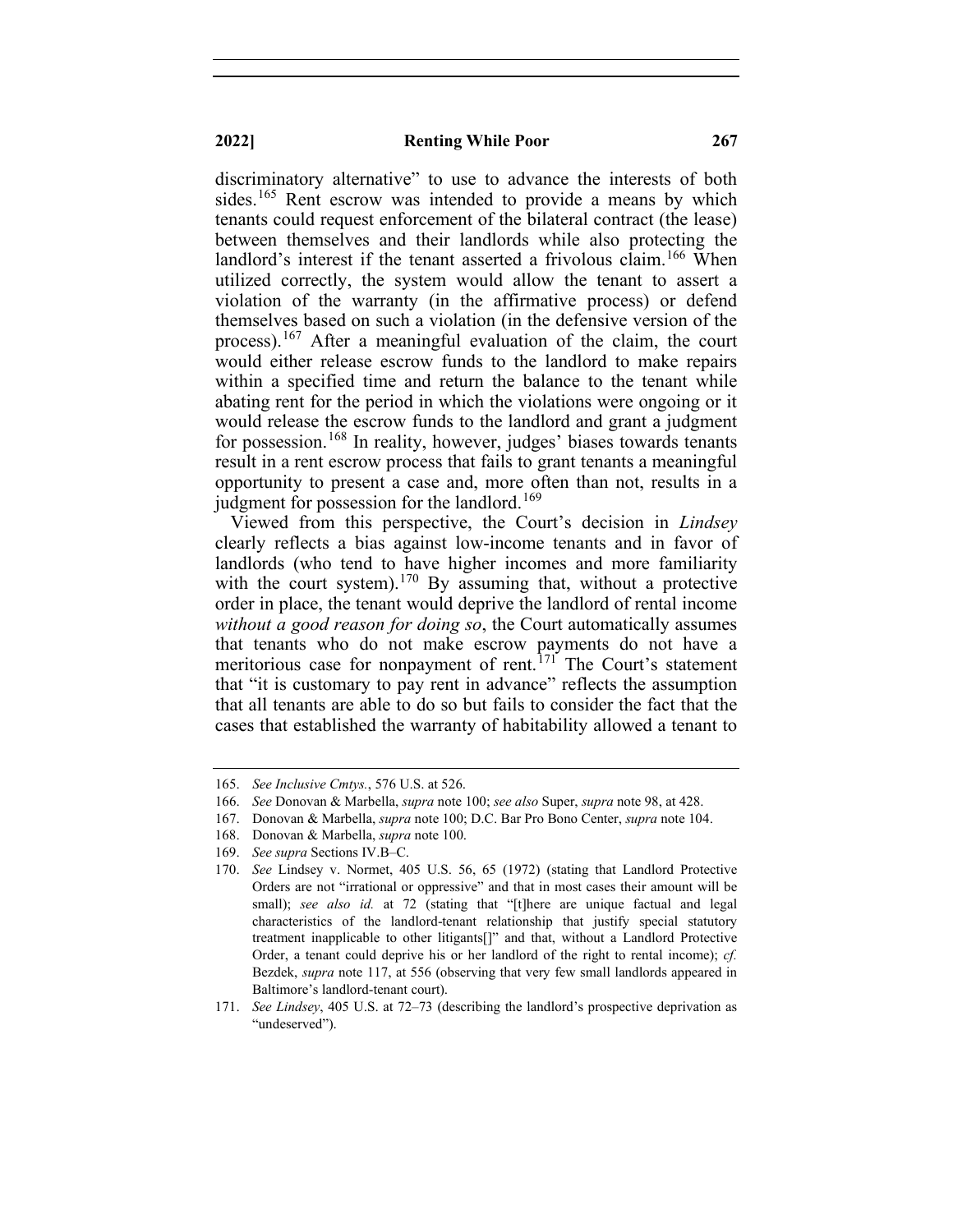stop paying rent when the landlord breached the warranty.<sup>[172](#page-22-0)</sup> Furthermore, although the Court states that the amount of the security deposit would not be large (and therefore could not be "irrational or oppressive"), the Court fails to consider that, for low-income tenants, asking them to pay *any* excess money into escrow is oppressive for people who do not have the financial resources to do so and cannot easily obtain such resources.<sup>[173](#page-22-1)</sup>

*Lindsey* and other cases argue that the landlord has a constitutionally protected property interest in the rental income derived from his or her property.<sup>[174](#page-22-2)</sup> However, the tenant also has a property interest in retaining his or her leasehold.[175](#page-22-3) The *Lindsey* Court appeared to consider this latter interest not subject to the same constitutional protections as the landlord's interest because the Constitution does not protect a right to housing.<sup>[176](#page-22-4)</sup> However, while a right to housing may not be a property interest within the meaning of the Due Process Clause, a leasehold interest in property *is* a property interest.[177](#page-22-5) While the *Lindsey* Court seemed to think that the escrow payments are a necessary cost of doing business in landlord-tenant court, the warranty of habitability cases changed the nature of the leasehold interest by making all residential leases bilateral contracts containing an implied warranty of habitability.<sup>[178](#page-22-6)</sup> If a tenant has alleged a breach of contract (a breach of the warranty), placing the burden of payment upon the non-breaching party (the tenant) is not consistent with basic principles of contract law.<sup>[179](#page-22-7)</sup>

Although the affirmative rent escrow process appears to offer more protection to tenants by allowing them to request that the escrow account be established, in practice this process also violates tenants'

- <span id="page-22-5"></span><span id="page-22-4"></span>176. *Lindsey*, 405 U.S. at 74.
- 177. Super, *supra* note 98, at 448.
- 178. Javins v. First Nat'l Realty Corp., 428 F.2d 1071, 1072–23 (D.C. Cir. 1970).
- <span id="page-22-7"></span><span id="page-22-6"></span>179. *See* Super, *supra* note 98, at 429.

<span id="page-22-1"></span><span id="page-22-0"></span><sup>172.</sup> *Id.* at 65; Javins v. First Nat'l Realty Corp., 428 F.2d 1071, 1072–73 (D.C. Cir. 1970).

<sup>173.</sup> *Lindsey*, 405 U.S. at 65 (stating that Landlord Protective Orders are not "irrational or oppressive" and that in most cases their amount will be small); *Cf.* Nicole Summers, *The Limits of Good Law: A Study of Housing Court Outcomes*, 87 U. CHI. L. REV. 145, 164 (2020) (noting that tenants often use the rent withheld due to breach of the warranty to fix problems on their own).

<span id="page-22-2"></span><sup>174.</sup> *See Lindsey*, 405 U.S. at 72–73; *see also* Chernin v. Welchans, 844 F.2d 322, 325 (6th Cir. 1988).

<span id="page-22-3"></span><sup>175.</sup> *See* Super, *supra* note 98, at 443–44 ("Arguments that [Landlord Protective Orders] are required to avoid depriving landlords of property without due process of the law cannot bear serious scrutiny . . . the supposed deprivation of property suffered by a landlord . . . is no different from that suffered by any plaintiff with a meritorious claim.").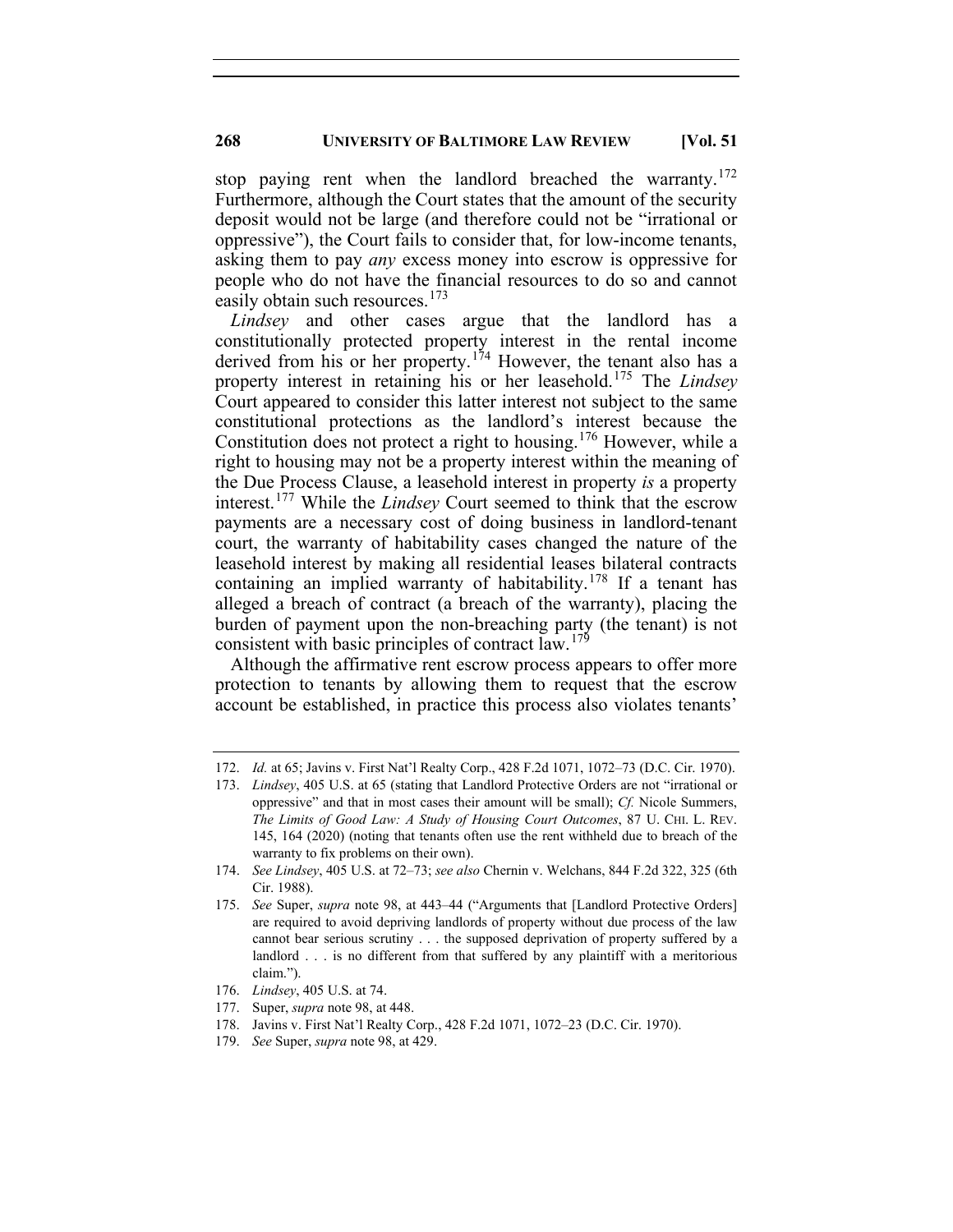right to due process by depriving them of the opportunity to be heard.<sup>[180](#page-23-0)</sup> In Doug Donovan and Jean Marbella's recent study of Baltimore City's rent escrow court, for example, tenants who filed complaints against their landlords still had their cases dismissed if they could not make their escrow payments, even where the landlord had clearly breached the warranty of habitability.<sup>[181](#page-23-1)</sup> Even when tenants did get the opportunity to present their claim for breach of the warranty, judges often sided with the landlords, telling tenants that they could not live "rent-free" and asking them why they waited to file their complaints.<sup>[182](#page-23-2)</sup> Judges displayed this attitude even when City housing inspectors or the Maryland Department of the Environment had fined or cited landlords and property management companies renting substandard properties.<sup>[183](#page-23-3)</sup> In general, judges' sympathies tended to align with the landlords, who often accused tenants of making up problems to avoid paying rent or blamed the tenant for damage they caused. [184](#page-23-4) Because the judges overwhelmingly took the landlords' side and disregarded both tenants' testimony and objective evidence provided by city and state officials, the rent escrow process ultimately left tenants with an empty opportunity to present their defenses.[185](#page-23-5)

Because the rent escrow process deprives tenants of a meaningful opportunity to be heard, the "risk of an erroneous deprivation of such interest through the procedures used"<sup>[186](#page-23-6)</sup> is significant for the tenants.[187](#page-23-7) A landlord may lose a month or two of rent while a

<span id="page-23-1"></span><span id="page-23-0"></span><sup>180.</sup> *See generally* Donovan & Marbella, *supra* note 100.

<sup>181.</sup> *Id.* One tenant had a rodent infestation, leaking pipes, and no heat, and a housing inspector had taken photographs of the defects in the property. *Id.* After her case was dismissed due to her inability to make escrow payments, the tenant filed another complaint regarding additional problems that arose. *Id.* The judge told the tenant that she had seven days to pay \$3,600 that the landlord claimed was due. *Id.* The judge explicitly told the tenant that she would dismiss the case if the tenant did not pay the requested amount into the escrow account. *Id.*

<span id="page-23-2"></span><sup>182.</sup> *Id.*

<sup>183.</sup> *Id.*

<span id="page-23-4"></span><span id="page-23-3"></span><sup>184.</sup> *Id.* While it is certainly possible that some complaints are frivolous, it is also hard to see how tenants would create some of the problems alleged. *See id.* For example, one tenant in the study had to contend with their dining room ceiling falling in—an event far more likely to be the result of poor construction and neglected repairs. *Id.*

<sup>185.</sup> *See generally id.*

<span id="page-23-6"></span><span id="page-23-5"></span><sup>186.</sup> Mathews v. Eldridge, 424 U.S. 319, 335 (1976).

<span id="page-23-7"></span><sup>187.</sup> *See* Cotton, *supra* note 111, at 66–67, 77 (observing that judges in Baltimore's landlord-tenant court used procedures that tenants had difficulty following, that judges failed to elicit facts from tenants or to use legal reasoning in their findings, and that judges often required tenants to pay their back rent into escrow before they could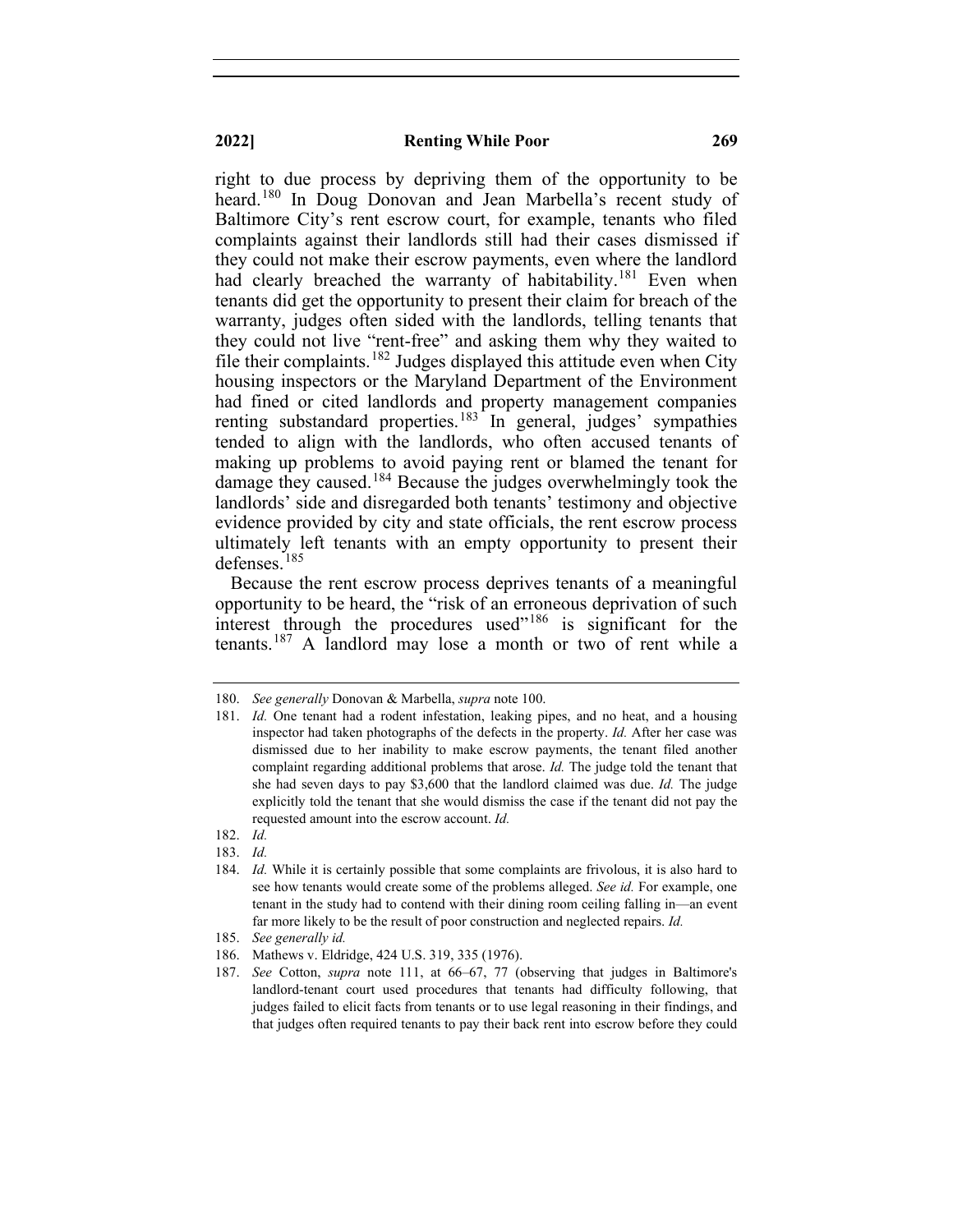tenant's case proceeds to its conclusion.<sup>[188](#page-24-0)</sup> While this loss may be more significant for small-scale landlords, it is negligible for large commercial landlords.<sup>[189](#page-24-1)</sup> Any impact of such a loss, however, must be measured against the fact that, where a tenant has a meritorious case for breach of the warranty, it is logical for the landlord to face some sort of penalty if he or she has made no attempt to fix the problems alleged.<sup>[190](#page-24-2)</sup> In contrast, a tenant faces the far greater loss of a place to live, which is not so easily remedied, and such a deprivation is far more likely to be erroneous than would be the deprivation of a landlord's interest.<sup>[191](#page-24-3)</sup> Many landlords frequently appear in landlord-tenant court and are familiar with the system, and they often receive assistance from court personnel and from the judges involved in the proceedings.<sup>[192](#page-24-4)</sup> In contrast, tenants receive little notice prior to their hearings and rarely have any realistic opportunity to obtain counsel.<sup>[193](#page-24-5)</sup> Tenants are often intimidated by the court proceedings, with which they are not familiar, and they do not receive assistance from court personnel and judges in eliciting the facts necessary to present their cases.<sup>[194](#page-24-6)</sup> As a result, many tenants fail

- 188. *See, e.g.*, Super, *supra* note 98, at 443–44.
- <span id="page-24-1"></span><span id="page-24-0"></span>189. *See* Bezdek, *supra* note 117, at 556. Although small landlords are more prevalent in some jurisdictions, such as Baltimore City, and are therefore more likely to face financial hardship from delayed receipt of rental income, it is important to consider that landlords are in the best position to know the condition of their properties at the time of rental. *See* Donovan & Marbella, *supra* note 100. If a landlord knows that their property is not fit for human habitation, they should not rent it out in the first place. *Cf.* Super, *supra* note 98, at 429 ("[R]equiring the buyer to pay the purchase price to a breaching seller to correct the latter's noncompliance is hardly standard in contract law.").
- <span id="page-24-2"></span>190. Super, *supra* note 98, at 401.
- <span id="page-24-3"></span>191. *See* Lindsey v. Normet, 405 U.S. 56, 85 (1972) (Douglas, J., dissenting) ("For slum tenants—not to mention the middle class—this kind of summary procedure usually will mean in actuality no opportunity to be heard. Finding a lawyer in two days, acquainting him with the facts, and getting necessary witnesses make the theoretical opportunity to be heard and interpose a defense a promise of empty words.").
- <span id="page-24-4"></span>192. Super, *supra* note 98, at 436.
- <span id="page-24-5"></span>193. *See, e.g.*, Marilyn Miller Mosier & Richard A. Soble, *Modern Legislation, Metropolitan Court, Miniscule Results: A Study of Detroit's Landlord-Tenant Court*, 7 U. MICH. J.L. REFORM 8, 16–17 (1973) (describing how the Detroit court set cases for trial one week after the landlord's filing of a complaint and noting that many tenants were not served until three days before the court date).
- <span id="page-24-6"></span>194. *See* Bezdek, *supra* note 117, at 574–75 ("Tenant education in the rent court consists of a set of direct and powerful instructions. Informed by the judge's formal

proceed with their cases); Bezdek, *supra* note 117, at 588 ("[T]he rule-oriented court talk expected and privileged by judges in low-level courts bears little or no relation to people's natural narratives. The rules of courtroom discourse are seldom explained to those witnesses expected to conform to them.").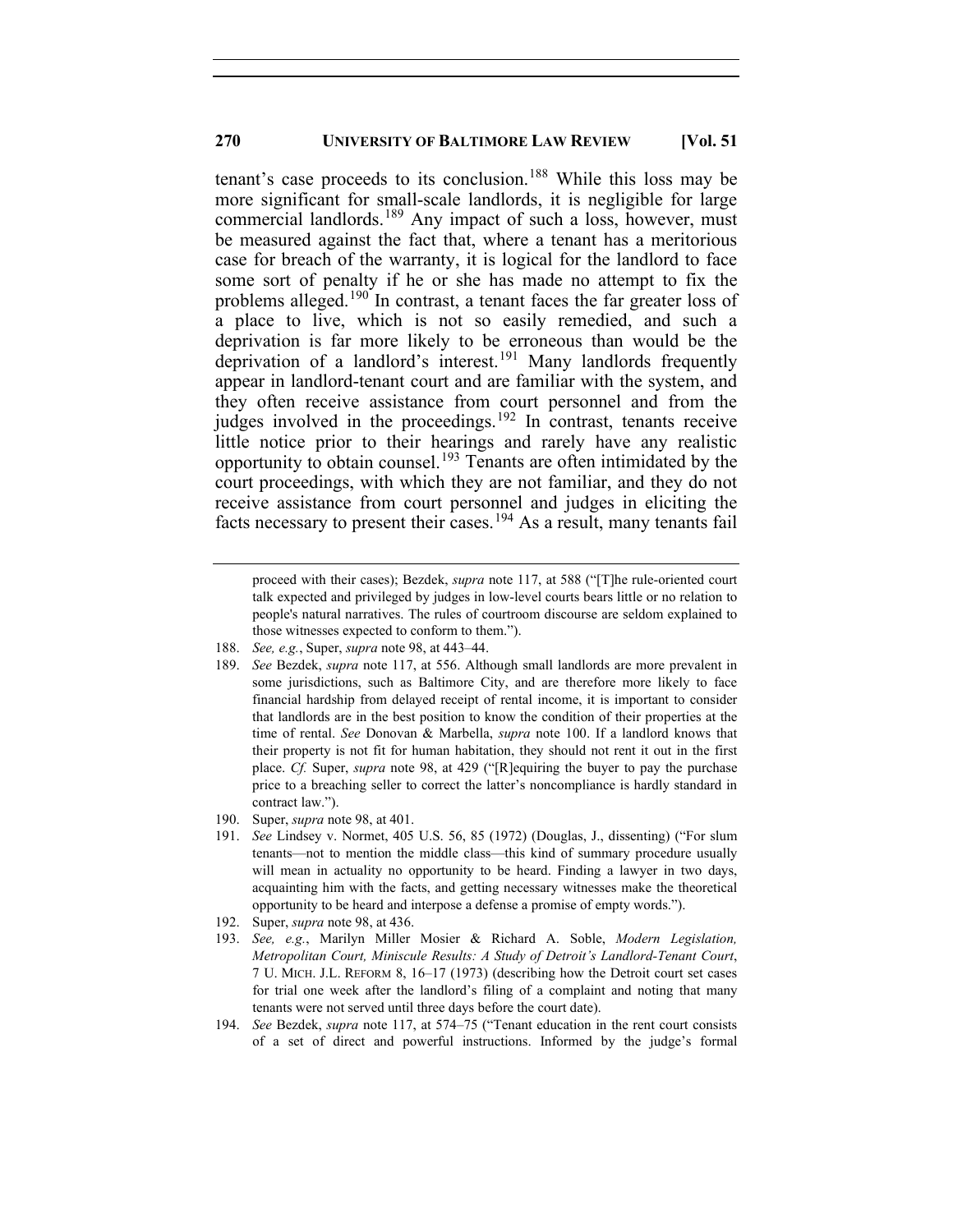to speak up and state their cases adequately.<sup>[195](#page-25-0)</sup> Even when tenants do speak up, some judges proceed to disregard their claims without further investigation while others discount their claims due to their failure to present evidence that meets the judge's standards.<sup>[196](#page-25-1)</sup> Because the risk that tenants will be erroneously deprived of their property interest is so great, the value of procedural safeguards should be significant.<sup>[197](#page-25-2)</sup>

The government's interest in protecting tenants is significant because tenants asserting breaches of the warranty of habitability often address claims related to sanitation problems and other health and safety hazards.<sup>[198](#page-25-3)</sup> Having safe and healthy housing that is fit for human habitation is an extremely compelling government interest because it prevents homelessness and generally serves the public health and general welfare.<sup>[199](#page-25-4)</sup> Although there would be a significant burden on the government in implementing procedural safeguards, since none currently exist, the government interest seems sufficiently compelling to offset such a burden.<sup>[200](#page-25-5)</sup>

- 195. *See id.* at 578.
- <span id="page-25-1"></span><span id="page-25-0"></span>196. *See id.* at 586; *see also* Tower W. Assocs. v. Derevnuk, 450 N.Y.S.2d 947, 952 (N.Y. Civ. Ct. 1982).
- <span id="page-25-2"></span>197. *See supra* notes 136–37 and accompanying text.
- <span id="page-25-3"></span>198. *See* Super, *supra* note 98, at 449; *see also*, C.F. Seabrook Co. v. Beck, 417 A.2d 89, 91–92 (N.J. Super. Ct. App. Div. 1980) (finding numerous defective conditions likely to affect public health, including raw sewage accumulating beneath the house); Surratt v. Newton, 393 S.E.2d 554, 556 (N.C. Ct. App. 1990) (noting defective conditions included "flooding of sewage" and rodent infestation); Pleasant E. Assocs. v. Cabrera, 480 N.Y.S.2d 693, 694 (N.Y. Civ. Ct. 1984) (noting defective conditions that included a water leak near a bedroom electrical socket and "a rodent, roach and vermin infestation throughout the apartment . . . .").
- <span id="page-25-4"></span>199. *See Housing and Homelessness as a Public Health Issue*, AM. PUB. HEALTH ASS'N (Nov. 7, 2017), https://apha.org/policies-and-advocacy/public-health-policystatements/policy-database/2018/01/18/housing-and-homelessness-as-a-public-healthissue [https://perma.cc/6JG4-Q73Z].
- <span id="page-25-5"></span>200. *Cf. e.g.*, *id.* (noting that unstable housing is one factor predictive of excessive emergency room visits and that lack of affordable housing contributes to housing instability).

instructions at the start of the docket, tenants are told that they cannot raise conditions issues if they did not have the foresight to write a letter, mail it certified, and keep a copy. Tenants see the judge try the landlords' cases. Tenants observe that few tenants participate or have much to say . . . . Tenants are placed under a different burden of production, presentation, and persuasion. The court makes no reference to tenants' rights and no admonishment to landlords at the start of the docket in order to honor tenants' entitlements.").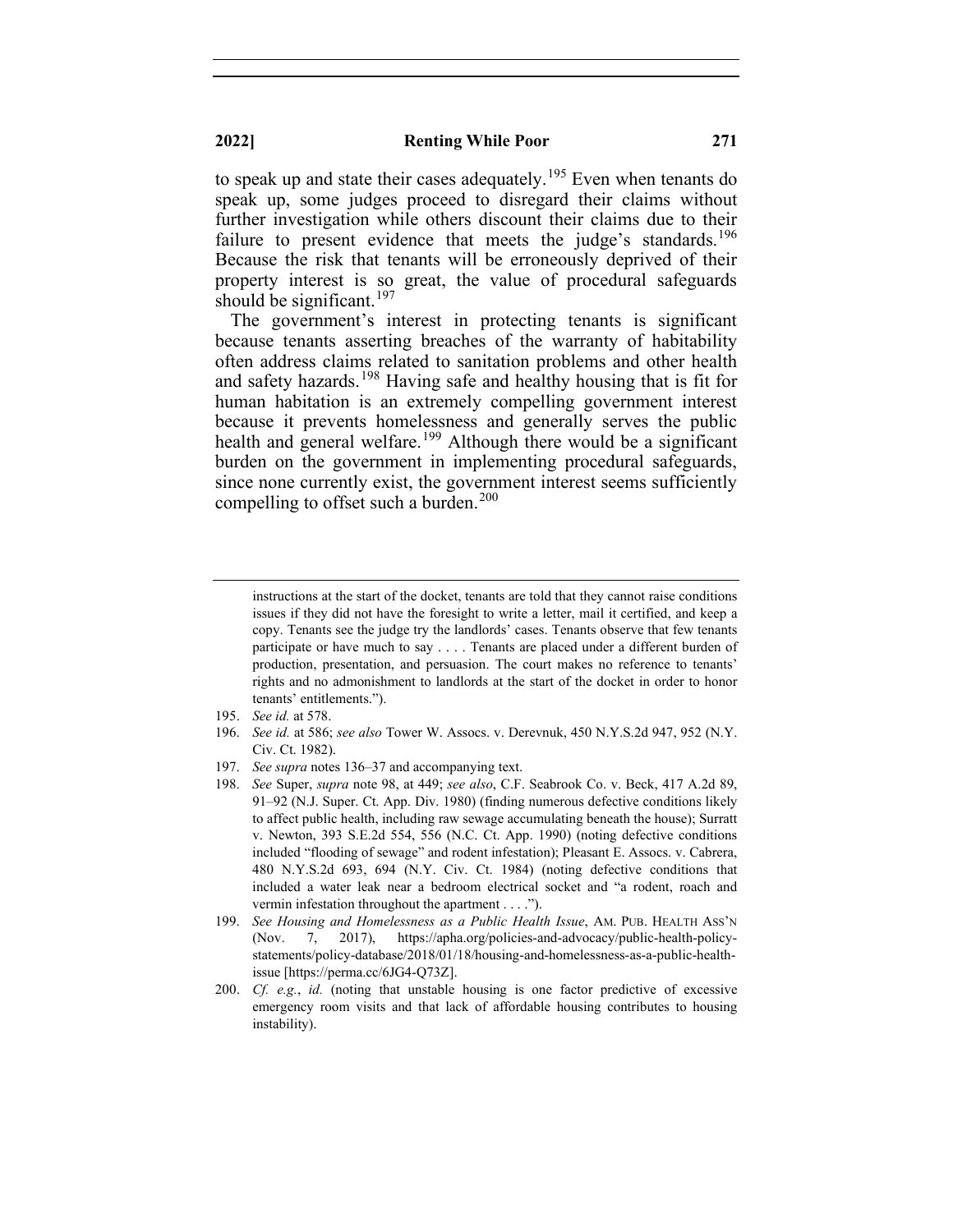#### VI. RECOMMENDATIONS

The problems presented in this Comment do not have easy solutions.<sup>[201](#page-26-0)</sup> It seems clear that tenants desperately need assistance to navigate the rent escrow system and to have their claims heard in a meaningful way.<sup>[202](#page-26-1)</sup> Know-your-rights presentations from legal aid attorneys or volunteers from the private bar could be a good start, but this is not enough. $203$  Such presentations only go so far when implicit bias against poor client-tenants is deeply entrenched within the legal community itself.<sup>[204](#page-26-3)</sup>

Given the presence of implicit bias within the legal community, it is important to start with measures to help attorneys and judges understand and overcome their biases. [205](#page-26-4) One possible strategy is for cities and states to provide implicit bias training.[206](#page-26-5) Aside from the obstacle of obtaining funding for such training, however, it is important to note that the judges and attorneys most in need of such training (the ones who show the most biased attitudes and results in their courtrooms) are also the people likely to be most resistant to such training. $207$ 

Overcoming this obstacle, then, seems to be more rooted in fixing the reasons behind judges' and attorneys' bias.<sup>[208](#page-26-7)</sup> The American legal system prizes high grades, law school rankings, and law journal membership (among other things)—all goals that are statistically much more likely to be obtained by white law students from socioeconomically privileged backgrounds.<sup>[209](#page-26-8)</sup> The racial disparities in law schools' means of advancement result in racial disparities in

- <span id="page-26-5"></span><span id="page-26-4"></span>206. Stephanie Russell-Kraft, *Lawyers are Uniquely Challenging Audience for Anti-Bias Training*, BLOOMBERG L. (May 13, 2019, 4:51 AM), https://news.bloomberglaw.com/us-law-week/lawyers-are-uniquely-challengingaudience-for-anti-bias-training [https://perma.cc/6RKF-7YZL].
- <span id="page-26-7"></span><span id="page-26-6"></span>207. *See id.*
- 208. *Cf. supra* notes 115–18 and accompanying text (observing that anti-poverty bias in the legal community stems at least partially from deeply entrenched, pervasive societal stereotypes and fromvast differences between the day-to-day lives of attorneys and low-income Americans).
- <span id="page-26-8"></span>209. *See* Cecil J. Hunt, II, *Guests in Another's House: An Analysis of Racially Disparate Bar Performance*, 23 FLA. ST. U. L. REV. 721, 770–77, 781–86 (1996).

<span id="page-26-0"></span><sup>201.</sup> *See, e.g.*, *supra* notes 115–21 and accompanying text.

<span id="page-26-1"></span><sup>202.</sup> *See supra* notes 125–30, 192–96 and accompanying text.

<span id="page-26-2"></span><sup>203.</sup> *See* Heidi Schultheis & Caitlin Rooney, *A Right to Counsel is a Right to a Fighting Chance*, CTR. FOR AM. PROGRESS (Oct. 2, 2019, 12:00 PM), https://www.americanprogress.org/article/right-counsel-right-fighting-chance/ [https://perma.cc/UT8Y-C48D]; *but see supra* notes 122–36 and accompanying text.

<span id="page-26-3"></span><sup>204.</sup> *See* discussion *supra* Part IV.

<sup>205.</sup> *See* discussion *supra* Part IV.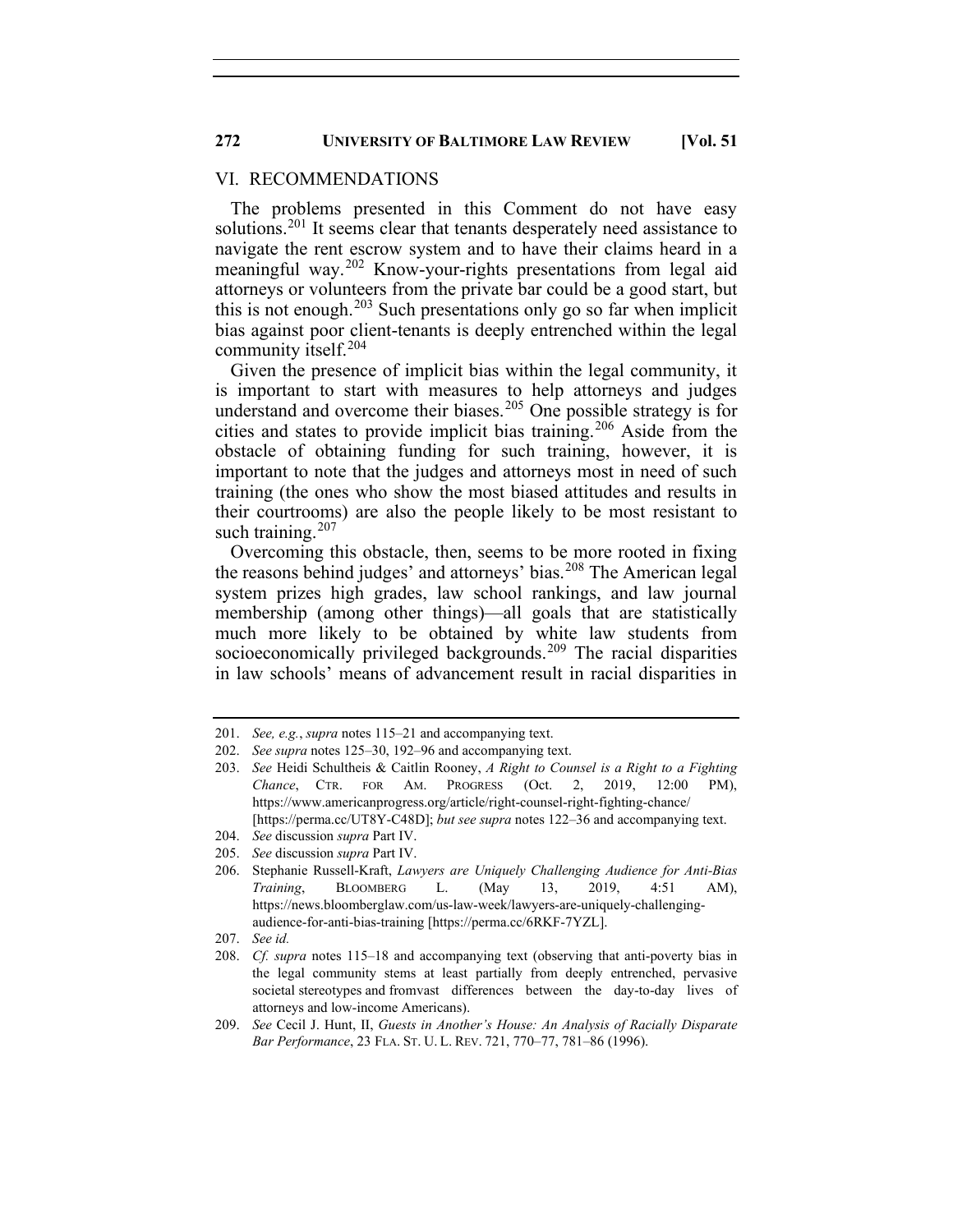who ultimately becomes a lawyer.<sup>[210](#page-27-0)</sup> This represents a significant problem for tenants trying to find a genuine advocate, as a lawyer from a more privileged background is likely to have more difficulty empathizing with a client from a less privileged background.<sup>[211](#page-27-1)</sup> While this is certainly not true of all such lawyers, it does help to explain the pervasive bias among lawyers and judges, particularly when it comes to the idea that tenants need to show "good faith" when pursuing a warranty of habitability claim or in assuming that tenants understand court procedures and how they should conduct themselves in their hearings.<sup>[212](#page-27-2)</sup> Resolving this problem will take time, but if the legal community puts meaningful effort into allowing a more diverse range of law students to have an equal opportunity to succeed tenants may have access to lawyers who are able to provide meaningful help to them. $213$ 

In the meantime, states and court systems can put measures in place to make landlord-tenant proceedings more meaningfully accessible to tenants.<sup>[214](#page-27-4)</sup> Some states, including Maryland, now provide tenants in eviction proceedings with a right to counsel.<sup>[215](#page-27-5)</sup> While Maryland only recently implemented its program, right to counsel programs in other cities, such as New York City and Cleveland, have shown signs of success. $216$ 

#### VII. CONCLUSION

Implicit bias clearly has a pervasive influence in rent escrow proceedings and represents a serious obstacle to reform.<sup>[217](#page-27-7)</sup> However, without such reforms, low-income minority tenants will continue to

<span id="page-27-0"></span><sup>210.</sup> *See* Paul Willison, Comment, *Rethinking the Writing Competition: Developing Diversity Policies on Law Journals after FASORP I and II*, 71 CASE W. RSRV. L. REV. 351, 359–60, 372–73 (2020); *see also* Allison E. Laffey & Allison Ng, *Diversity and Inclusion in the Law: Challenges and Initiatives*, AM. BAR ASS'N (May 2, 2018), https://www.americanbar.org/groups/litigation/committees/jiop/articles/2018/diversity -and-inclusion-in-the-law-challenges-and-initiatives/ [https://perma.cc/KFV7-8AZ3].

<span id="page-27-1"></span><sup>211.</sup> *See* quotations cited *supra* notes 118, 126.

<sup>212.</sup> *See* Super, *supra* note 98, at 396, 429.

<span id="page-27-3"></span><span id="page-27-2"></span><sup>213.</sup> *See* Willison, *supra* note 210, at 358–60; *see also* Laffey & Ng, *supra* note 210.

<span id="page-27-4"></span><sup>214.</sup> Donovan & Marbella, *supra* note 100 (describing measures under consideration in Maryland to improve the situation of tenants in rent escrow proceedings).

<span id="page-27-5"></span><sup>215.</sup> *Maryland's Right to Counsel Protects Renters from Eviction*, NAT'L LOW INCOME HOUS. COAL. (Sept. 30, 2021), https://nlihc.org/resource/marylands-rightcounsel-protects-renters-eviction [https://perma.cc/336E-QM8Y].

<span id="page-27-6"></span><sup>216.</sup> *Id.*

<span id="page-27-7"></span><sup>217.</sup> *See supra* notes 122–37 and accompanying text.